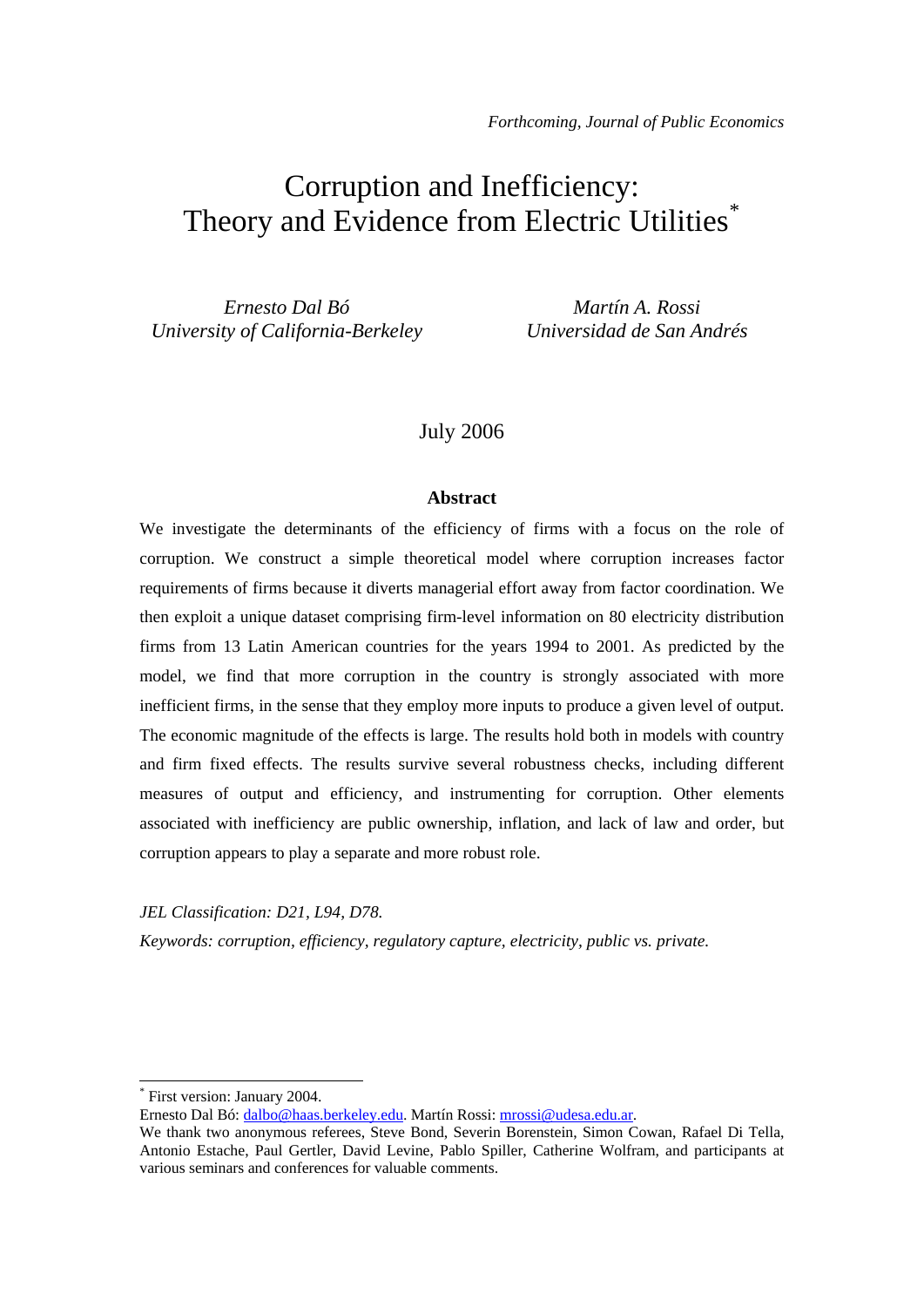## 1. Introduction

1

We investigate the connection between corruption and the efficiency of electricity distribution firms in Latin America. Studying the determinants of the efficiency of firms is important because the ability of firms to transform inputs into outputs will affect the economic performance of nations. We take advantage of a unique dataset comprising a panel of 80 electricity distribution firms from 13 Latin American countries for the years  $1994$  to  $2001$  $2001$ <sup>2</sup> Our data on corruption were provided by International Country Risk Guide and Transparency International.

We begin by constructing a simple theoretical model to crystallize our explanation for how corruption could affect firm efficiency. Our root assumption is that in corrupt environments the fate of firms is not tightly related to managerial efforts devoted to supervising and coordinating the use of productive factors. Thus, corruption diverts managerial effort away from the productive process, and the way for firms to meet their service obligations is to use more inputs.<sup>[3](#page-1-1)</sup> Thus, the model predicts that more corrupt countries will have less efficient firms. The model is agnostic regarding the impact of corruption on profits, and it is compatible with stories of regulatory extortion against firms, regulatory capture, and internal corruption in firms. We then take the model to the data, and find that more corruption in a country is strongly associated with inefficiency, in the sense that firms employ more inputs to produce a given level of output. The economic magnitude of the effect is large. For example, if the median country in our sample (Brazil) had the corruption level of the least corrupt country in the sample (Costa Rica), the firms in the former country would use 18% fewer workers. We also find that private firms use significantly less labor than public ones.

Our main focus is on labor efficiency, so our default empirical strategy is to estimate a parametric labor requirement function to analyze the various determinants of labor use. Our result that corruption raises labor requirements holds under a variety

<span id="page-1-0"></span> $2$  The dataset was constructed using the Regional Electric Integration Commission (CIER) reports, which are based on firm surveys. We complemented the CIER reports with information provided directly by regulators and governmental agencies. See Section 3 for more detail.

<span id="page-1-1"></span><sup>&</sup>lt;sup>3</sup> The presence of service obligations reflects specific features of electricity distribution. The idea that corruption diverts managerial effort away from productive tasks resonates with classic rent-seeking arguments. Besides the fact that our model is also compatible with stories other than rent-seeking, we take a step forward by specifying the internal reaction of firms. Rent-seeking is compatible with firms duplicating a few managerial positions (some managers will lobby, and others will supervise factor use). This, however, is unlikely to have empirically discernible effects on the overall number of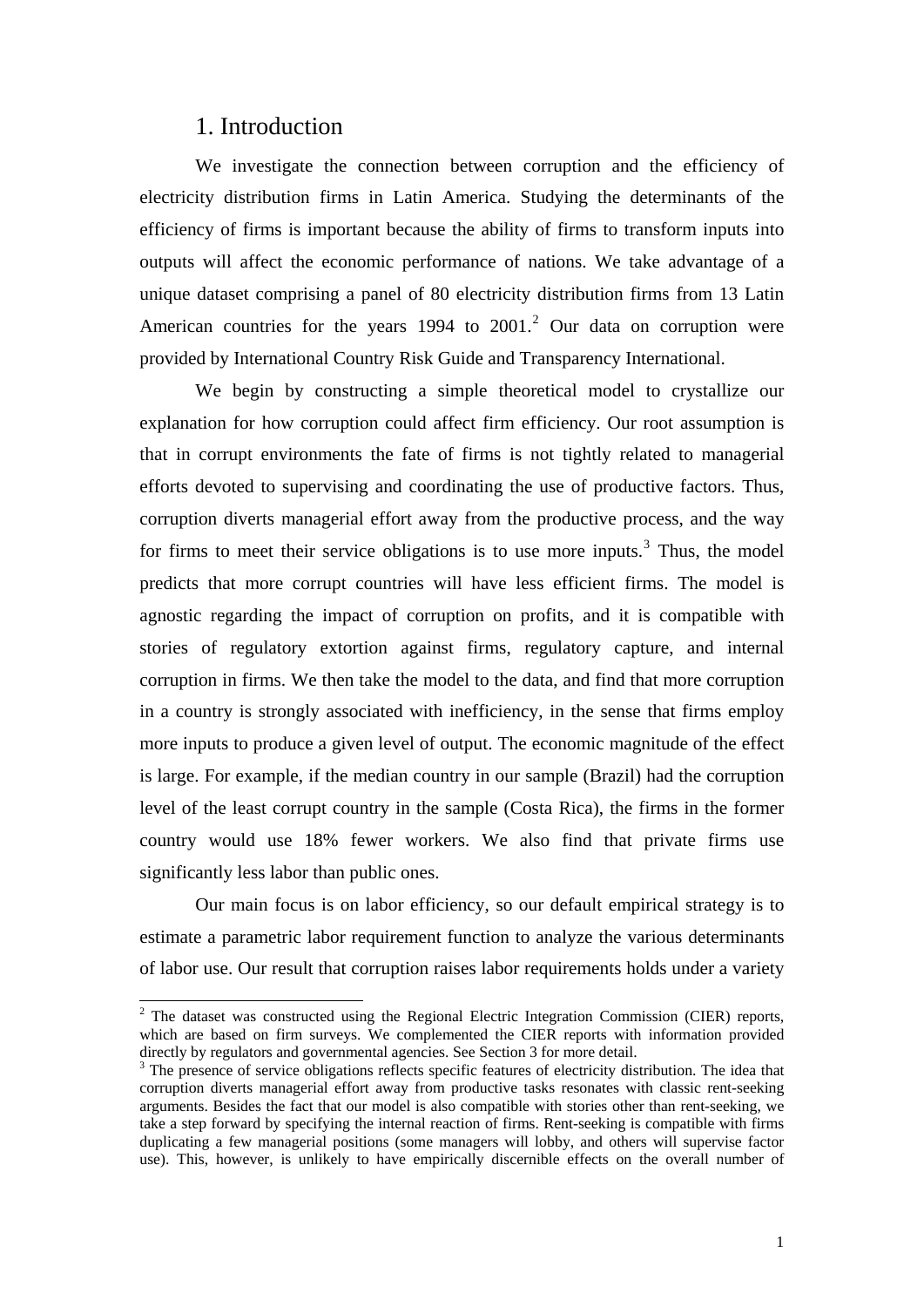of controls beyond basic firm features such as the size of output and capital inputs. Such controls include firm ownership type and the level of development in the country (as approximated by GNP per capita). Apart from year dummies, our default specification includes country dummies in order to deal with the possibility that corruption and inefficiency may be jointly determined by some omitted countryspecific time-invariant variable. To further probe the connection between efficiency and corruption, we estimate specifications with firm fixed effects, and find that the association is still significant.

The characteristics of the industry and the countries in our sample favor comparability. Electricity distribution involves a mature technology that does not differ significantly across countries. Moreover, all the firms in our sample are from Latin American countries having the same colonial origins, relatively similar regulatory regimes, the same legal origins, and quite homogeneous cultural features.<sup>[4](#page-2-0)</sup> Nevertheless, our econometric specification includes controls varying by country and time such as the prevalence of law and order and indicators of macroeconomic instability. These controls help to disentangle the effects that corruption may have from those of other forces that may also affect efficiency. Corruption remains significant after including all of these controls. Inflation, inflation variation, and deficiencies in law and order appear themselves to be associated with greater inefficiency, especially in the firm fixed effects specification. This is interesting because it suggests that corruption plays a separate role that is distinct from the impact of a highly unstable or insecure environment. Of all the factors varying by country and time that we analyze, corruption is the only one that is both invariably significant across specifications and economically important.

To check our focus on labor efficiency, we also estimate a model where we measure efficiency in terms of operation and maintenance expenditures, rather than in terms of labor. The significant negative association between corruption and efficiency persists. We also address several potentially serious problems for our estimation, such as the possibility of survey selection bias or results being driven by heterogeneity in

employees. Our model isolates a (complementary) firm reaction that is likely to have empirically discernible effects: more workers are used to make up for worse supervision. See Section 2.

<span id="page-2-0"></span><sup>&</sup>lt;sup>4</sup> The importance of elements such as colonial and legal origin in the determination of economic and political performance has been stressed, for instance, by Acemoglu, Johnson, and Robinson (2001) and La Porta et al. (1998). The only country with different language and colonial origin in our sample is Brazil (a former Portuguese, rather than Spanish, colony). The exclusion of Brazilian firms from the regressions does not alter the results.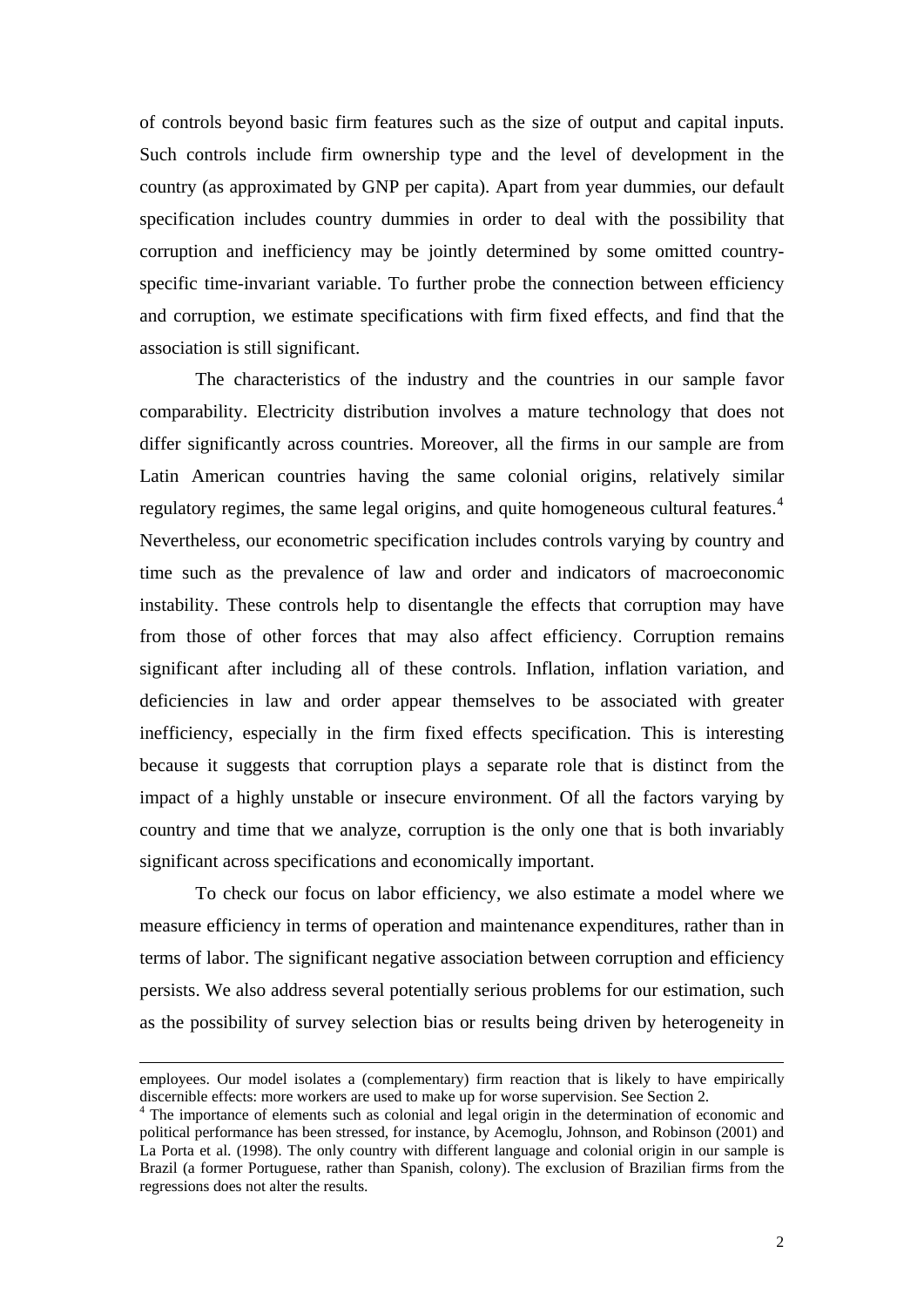degrees of vertical integration. We find no evidence that any of these elements drives results. A crucial aspect in the measurement of efficiency in energy distribution is the measurement of output. Our default measure of output is energy sales (in gigawatts hour—GWh). If energy theft is higher in more corrupt countries, the use of energy sales to measure output would make firms in more corrupt countries appear less efficient than they are. We provide a different treatment using sales plus losses as the output variable (which includes stolen energy) and find again that corruption is significantly associated with inefficiency.<sup>[5](#page-3-0)</sup>

A relevant concern with corruption studies is whether results are affected by an endogeneity bias. In Section 6 we argue that our use of corruption data at the country level in combination with firm-level efficiency data can be exploited to reduce the chances of an endogeneity problem, given that our controls cover effects specific to country, year, and country-year combinations. Additionally, when we run an instrumental variable specification using openness to trade as instrument, corruption remains significantly associated with firm inefficiency.

There are a number of studies addressing the consequences of corruption at the macro level, including Mauro (1995) and Ades and Di Tella (1997).<sup>[6](#page-3-1)</sup> Work examining consequences at the micro level should be important because it will help pin down the ways in which corruption damages the economic performance of countries. Work on corruption using micro data is rare either in connection with the causes or the consequences of corruption. In connection with the causes of corruption, Svensson (2003) studies characteristics of firms that pay bribes, Clarke and Xu (2004) study the characteristics of firms that pay bribes to utilities, and the characteristics of utilities whose employees collect bribes from customers. Di Tella and Schargrodski (2003) analyze the role of wages and monitoring in the context of hospital procurement. Fisman (2001), in turn, studies the value of political connections at the firm level, and Khwaja and Mian (2004) analyze the provision of loans to politically connected firms.

We still rely on country-level corruption indices, which is less desirable than having a more objective measure of corruption affecting each firm. However, the use

<span id="page-3-1"></span><span id="page-3-0"></span><sup>&</sup>lt;sup>5</sup> We also used the percentage of lost energy as a regressor in order to proxy for the seriousness of energy theft (which could require extra employment to combat illegal use). This did not alter the results either.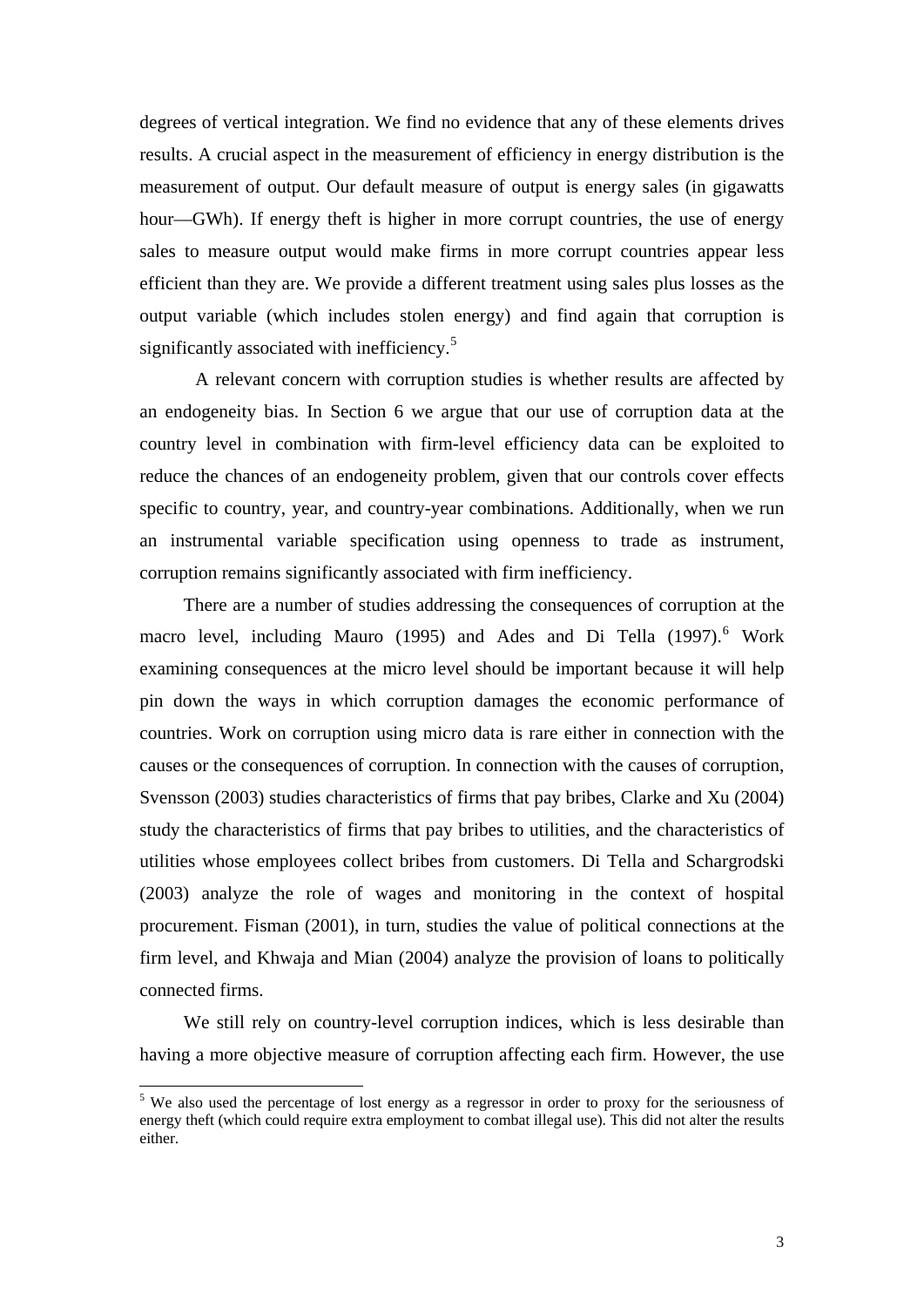of such indices facilitates conducting our study on a continental scale, which has some interest for external validity reasons. The use of firm-level data, in turn, allows us to avoid relying solely on national accounts data where valuation issues and public sector participation make it more difficult to assess the channels through which corruption affects economic performance. The measurement of the magnitudes in our firm-level data is fairly uncontroversial (mostly physical units), allowing us to address empirically a hypothesis that to our knowledge remains untested: corruption destroys wealth because it is associated with firms that are technically inefficient. This finding is distinct from the more vague statement that corruption will cause managers to engage in non-productive activities. Courting officials could help firms circumvent unreasonable regulations, allowing firms to be more, not less, efficient.

The plan for the paper is as follows. The next section presents our simple theoretical model. Section 3 describes our data. Section 4 describes the electricity distribution industry, defines our measure of efficiency, and presents the econometric model. Section 5 shows our empirical results, and provides evidence of their robustness. Section 6 presents further checks on robustness. Section 7 concludes.

## 2. The Model

-

All firms in our sample are either publicly or privately owned, and are all engaged in a regulatory relationship with a governmental agency. In the case of private firms, they are regulated by an agency that is typically specific to the industry (electricity) or the sector (energy). In the case of publicly owned firms, they are under the oversight of a ministry-type governmental agency. The firms in our sample have the obligation to provide the service of electricity distribution to a given number of customers in a given geographical area. For modeling purposes, we will assume that firms are requested to produce an output of fixed size  $\overline{Q}$ , which here is assumed to be a positive real number.

 The provision of this service requires the use of labor, capital, and managerial effort in the form of coordination and supervision of the use of labor and capital. Managers are able to improve the technology of the firm by exerting effort, in the

<sup>&</sup>lt;sup>6</sup> These papers study the association between corruption and national growth and investment. Lambsdorff (2003) looks the association between corruption and capital to GDP ratios at the national level.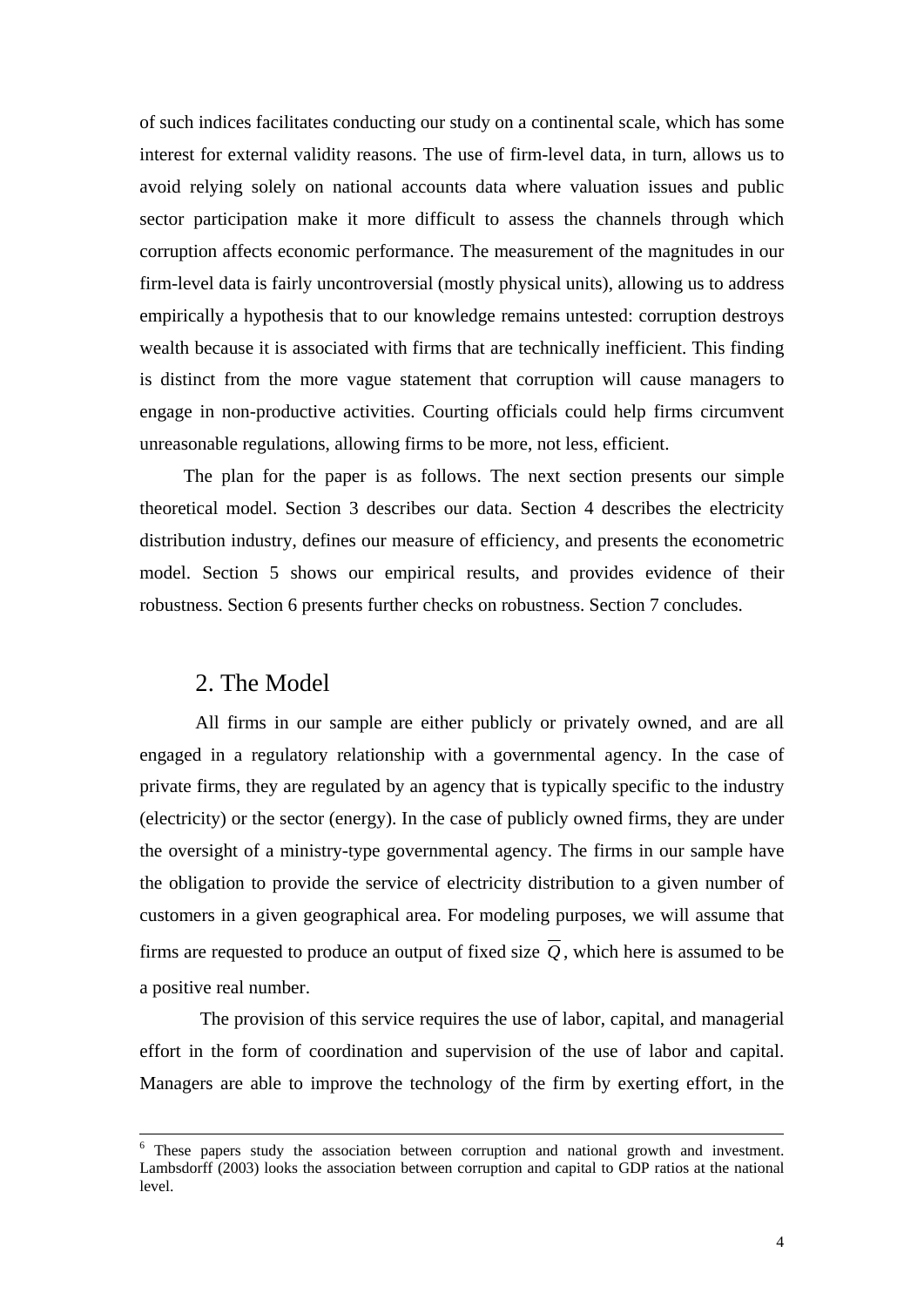sense that they can increase the rate at which capital and labor are transformed into output. Capital inputs are tightly dependent upon the extent of service, and treated in the literature on electricity distribution as exogenous in the short run (see Neuberg, 1977; and Kumbakhar and Hjalmarsson, 1998). For example, the firm's transformation capacity and the extension of its network are tightly related to the number and type of customers to be served and the area over which they are scattered. Thus, variations in efficiency are largely connected with the use of labor. Unless stated otherwise, we say a firm is inefficient when it is not minimizing labor use given its output and capital stock. Given the exogeneity of capital, to save on notation we will consider the following production function,

#### $Q = A(e_{s})f(l),$

where  $e_s$ —the managerial effort devoted to supervision and coordination—has the effect of raising total productivity *A*(.). The amount of labor used is denoted by *l*. We assume  $A_{e} > 0$ ,  $A_{e,e} < 0$ ,  $f_{l} > 0$ , and  $f_{ll} < 0$  (subscripts next to functions indicate arguments of differentiation throughout). The rationale for this formulation is that, given the number of workers, managers that tightly coordinate and supervise workers will elicit better performance and more output. Another view is that more workers might be required to make up for less attentive supervision. For example, a manager that devotes all his time to overseeing employees can receive information on the state of different transformers and connections from many inspectors scattered on the field. He can then direct a single repair team to each location that comes to need attention. A manager that is not available to receive information and give orders may have to rely on associating repairmen to each one of the inspectors, so that they can execute repairs if needed (thus raising the number of employed repairmen). With variations, this basic story can be told to capture what happens at different levels of the hierarchy in an electric utility.

It is important to note that, given the contractual obligation to provide  $\overline{Q}$  units of output, the use of *l* units of labor will imply that managers must provide exactly  $\overline{\phantom{a}}$ ⎦  $\left|\frac{\overline{Q}}{q} \right|$ ⎣  $\overline{-1}$  $(l)$ 1 *lf*  $A^{-1}\left[\frac{Q}{\sqrt{2}}\right]$  units of supervision effort. This is an important part of our model: a feature specific to the industry analyzed (an exogenous service obligation) determines

the relationship between supervision and labor use. Another important part of the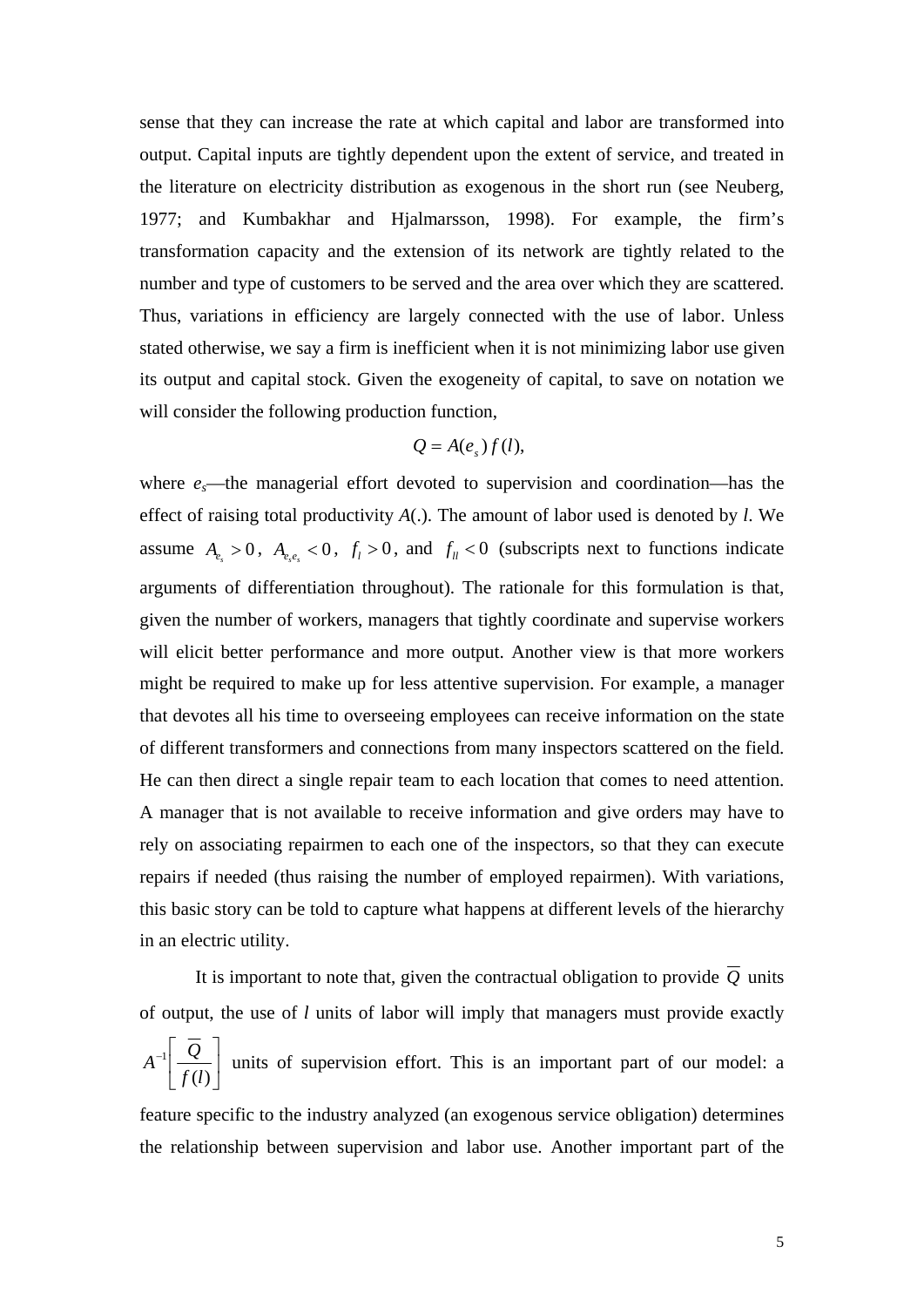model is managerial payoffs. We assume that managers care about their total material rewards *y* and about the total effort *e* they exert:

$$
y - \psi(e), \tag{1}
$$

where the cost of effort  $\psi(.)$  is increasing and convex.<sup>[7](#page-6-0)</sup> As will be explained shortly, the total effort *e* is the sum of effort deployed in various activities.

The total rewards *y* to those running the firm stem from various sources. Managers are typically not the owners of the firm, but they can be expected to care about profits if higher profits trigger higher compensation and perks. Often managers may also pursue objectives that do not generate profit, like rendering services to a political party. In the discussion at the end of the section, we explain how such objectives can be incorporated in the model. For expositional reasons, here we adopt the simplest model possible that captures the effect of interest. So for now, we assume that managers have a stake in profits. Even in public firms where managerial incentives may be less high-powered—and conditional on the pursuit of other objectives—higher profits are likely to benefit managers, if only because higher profits allow more latitude in pursuing other goals. Given this, and to maximize simplicity, we will now abstract from the difference between managers and owners, and suppose that managers care directly about profits (in the discussion at the end of the section we explain how to reintroduce the distinction between owners and managers in the model). Thus, we will write  $y = \pi$ . Profits, in turn, are given by,

$$
\pi = p(e_p, c)\overline{Q} - w l\,,\tag{2}
$$

where *w* are wages paid to workers, and  $p(.)$  is the price of a unit of service. This formulation captures the fact that the price charged by the firm may depend on its efforts *ep* at negotiating with the government and on the degree of corruption in the country. In non-corrupt countries prices are seen as being close to what industry jargon calls the "technical price", and efforts devoted to moving the price away from the technical benchmark are largely irrelevant. When regulators can be captured instead (or they can blackmail firms), such negotiation efforts are likely to matter. Similarly,  $p(.)$  can be seen as a price net of certain costs over which procurement managers of the firm have power. When procurement managers can collude with providers and overcharge the firm, top managers of the firm may want to devote more

<span id="page-6-0"></span> $\overline{a}$  The utility from material rewards can be made concave without affecting the analysis.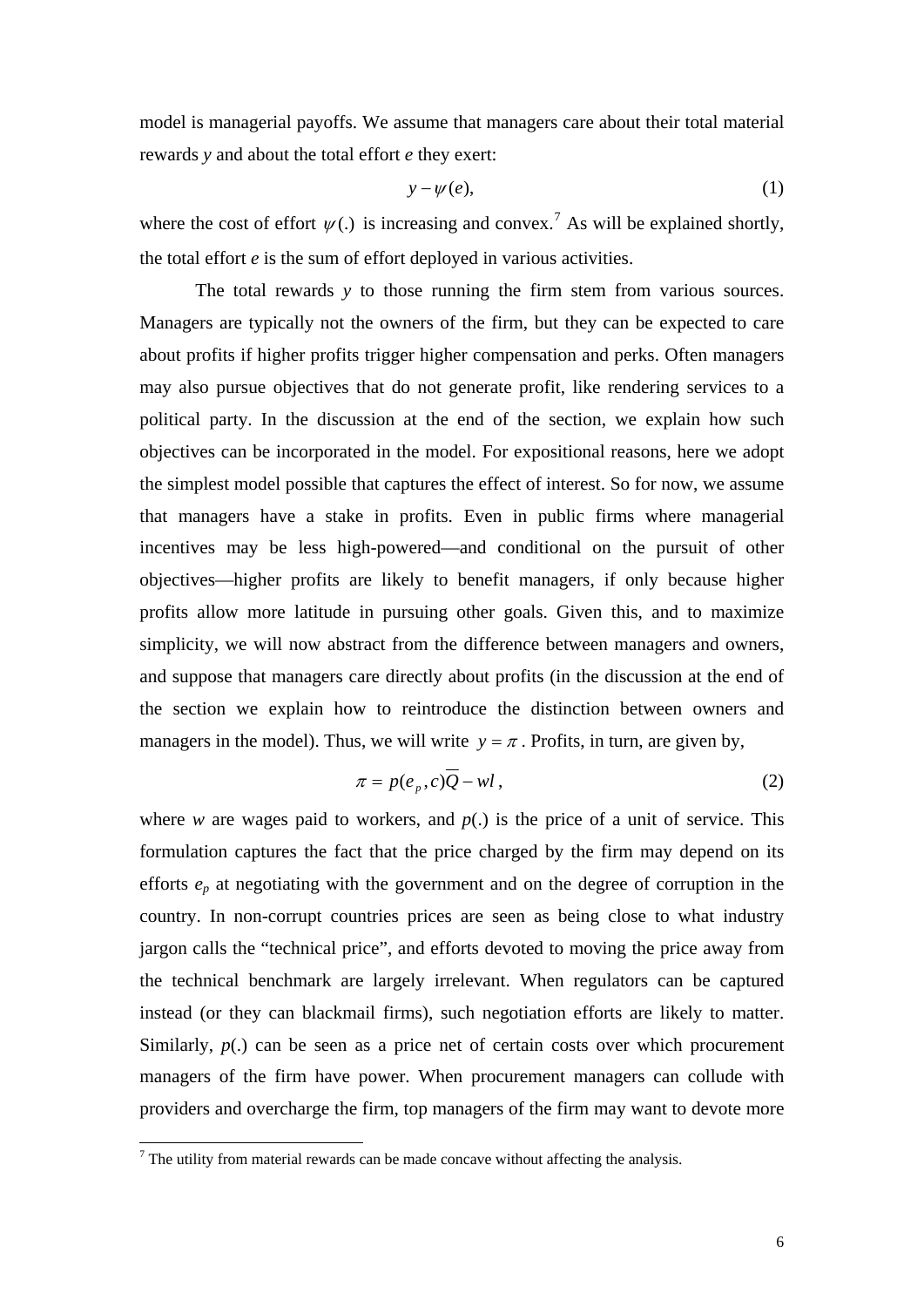effort at curbing overcharging and improving the net price for the firm. $8$  Thus, our model is compatible with at least two ways in which corruption can damage the efficiency of firms. One concerns external corruption—or the possibility that public officials are corrupt. The other concerns internal corruption—as when procurement by the firm is subject to abuse.

Our key assumption is,

-

*Assumption 1:* Higher corruption in the country increases the marginal return to effort

in activities different from factor coordination (i.e. 2  $p_{e_{p}c} \equiv \frac{d^{2}p}{de_{p}dc} > 0$ ).

This assumption captures the central element of our theory of diversion of managerial effort: in more corrupt countries, tasks that do not help the productive process are more rewarding at the margin.<sup>[9](#page-7-1)</sup> Note that corruption, however, need not lower nor raise profits (or other sources of managerial payoffs) for a *given* level of effort. When corruption takes the form of regulatory extortion or internal procurement abuse, profits will tend to suffer unless managers devote significant efforts to courting regulators or monitoring procurement officers. In other circumstances, such as those associated with active rent-seeking, corruption may mean that the regulator can be captured easily. In this case, for any level of effort, the firm's profits are likely to be higher than otherwise. We remain agnostic regarding the effects of corruption on the level of profits. To abstract from these differences, we assume that, around equilibrium,

*Assumption 2:* Corruption does not directly raise nor lower profits (i.e.  $p_c = 0$ ).

 This assumption is mainly made for simplicity. Our results go through when corruption has both a negative and a not strongly positive level effect on managerial payoffs. Thus, our theory is compatible with firms in more corrupt environments making both more or less money (in other words, the theory can accommodate rentseeking and extortion or internal corruption stories). We also assume that both forms

<span id="page-7-0"></span> $8$  See Laffont and Martimort (1999) for a model in which the way to limit collusion in a hierarchical agency is to separate powers. To the extent to which duplicating procurement officials is expensive, top managers can be expected not only to separate powers but also to increase their monitoring of those employees, which will detract from the ability top managers have to oversee the productive process.

<span id="page-7-1"></span><sup>&</sup>lt;sup>9</sup> Corruption may have additional effects to those captured by Assumption 1. For example, it may increase workers' predisposition to shirk, which would in turn affect managers' incentives to monitor workers. Our assumption captures a sufficient condition for increases in corruption to lead to worse managerial supervision. Thus, our assumption is complementary to additional effects from corruption further increasing inefficiency.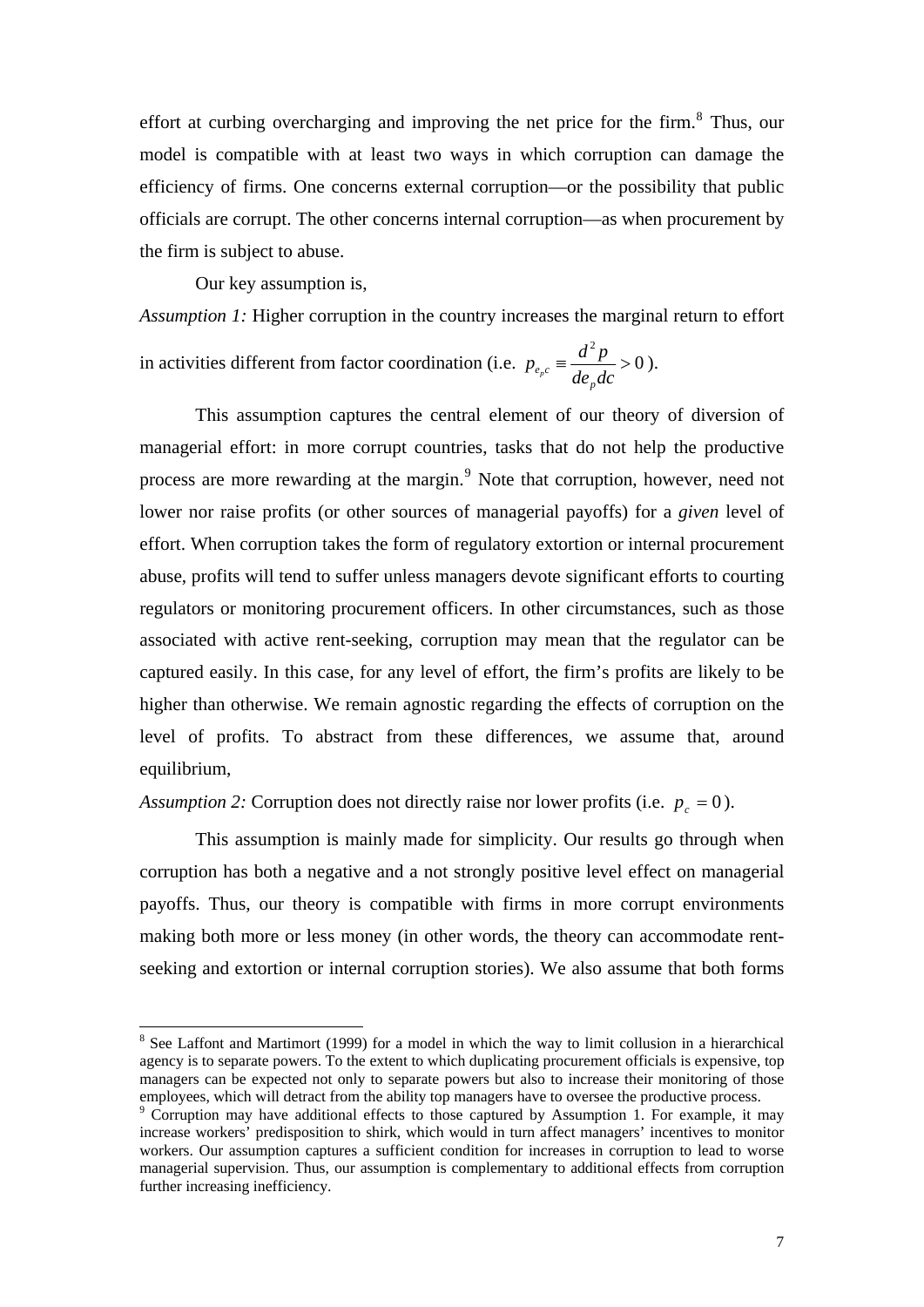of effort face decreasing marginal returns (so on top of *A*(.) being concave, we have  $p_{e_{n}e_{n}}$  < 0).

In the world we have characterized, managers allocate effort and choose the labor requirements of the firm to solve (using (2) into (1), the equality  $y = \pi$ , and

recalling that 
$$
e_s = A^{-1} \left[ \frac{\overline{Q}}{f(l)} \right]
$$
,  

$$
M_{e_p,l} \left[ p(e_p, c) \overline{Q} - w l \right] - \psi \left\{ e_p + A^{-1} \left[ \frac{\overline{Q}}{f(l)} \right] \right\}.
$$
 (3)

The first-order conditions for this problem are,

$$
p_{e_p}Q - \psi_e = 0
$$
  

$$
-w + \psi_e \overline{Q} \frac{dA^{-1}}{d(.)} \frac{f_l}{f(l)^2} = 0,
$$

where subscripts next to functions indicate the argument of differentiation. The second-order conditions for a maximum are shown in the Appendix. These two firstorder conditions characterize solutions  $e_p^*$ , and  $l^*$ . Given the obligation of service provision at level  $\overline{Q}$ , the amount of labor chosen is inversely related to the amount of effort provision in supervision and coordination  $e_s^*$ . Our focus is now on how corruption affects the level of price negotiation effort  $e_p^*$ , labor use  $l^*$ , and effort  $e_s^*$ , in order to derive the effects of corruption on firm efficiency.

**Proposition 1:** Firms in more corrupt environments will be more inefficient: their managers will exert more effort at improving prices, less effort at coordinating the use of factors, and as a consequence they will employ more labor to produce a given level

of output (i.e. 
$$
\frac{de_p^*}{dc} > 0
$$
,  $\frac{de_s^*}{dc} < 0$ , and  $\frac{dl^*}{dc} > 0$ ).

The proof to this proposition is in the Appendix and contains the formal details of the comparative static exercise involved. The intuition for the result is that managers placed in more corrupt environments do not see their rewards tied to the efficiency of the productive process. Therefore, corruption causes an increase in forms of effort that do not help production. Because all effort is costly to managers, they find it optimal to reduce the effort they put into overseeing production. Although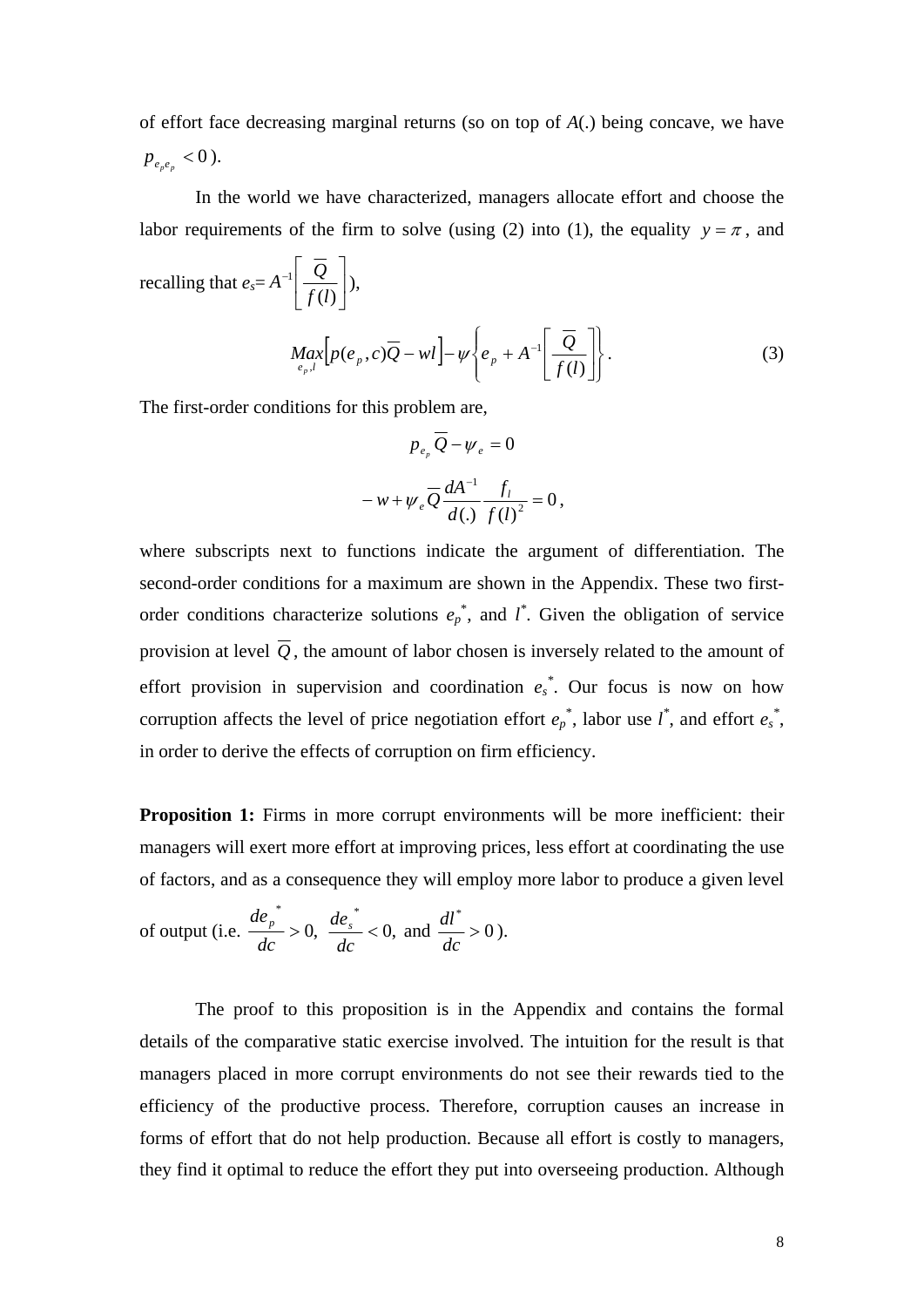this might seem a very general intuition, note that in our model it is associated to a specific feature of the industry we study. The way to make up for diverted managerial effort is to hire more workers because firms face a service target obligation. Hence, production being fixed, excess employment is unambiguously inefficient.

#### *Discussion*

-

Our modeling strategy avoids precisions on the sources of discretion that firms and regulators must have in order to, for example, negotiate a price of service that is not what consumers, the ultimate principal, would desire. Our model is compatible with introducing more structure and deriving this behavior as a response to various distortions. One of these is asymmetric information; another is badly functioning institutions that, even under symmetric information, hinder accountability.<sup>[10](#page-9-0)</sup> Our current model can be seen as a reduced form for a model of regulatory capture in the spirit of Laffont and Tirole (1993), where informational asymmetries are central. But it is also compatible with other sources of power for those who end up participating in corrupt transactions.

Our model can also accommodate more classic accounts of the way corruption operates, such as in rent-seeking models (see for instance Krueger, 1974). In this literature, the presence of a distortion (such as an importing quota) provides agents with incentives to lobby officials, which is an unproductive activity. This type of account, however, does not explain what may occur inside firms. Lobbying is typically a task performed by managers at the very top of an organization. A manager that must spend time lobbying may produce less, or hire another manager just like himself to oversee production. In electricity distribution, producing less is not an option. As a result, managerial positions may be duplicated, but it is unlikely that the duplication of managerial positions at the top would have easily discernible effects on the overall size of the workforce. Our conjecture—captured in our modeling approach—is that managers also respond by over-employing factors. In the case of labor this would include workers and perhaps middle and low level managers, so we expect to see clearly discernible effects on labor requirements.

<span id="page-9-0"></span> $10$  In fact, some of the countries in our sample have not had very healthy democracies during the sample period. Presumably, imperfectly functioning democracies yield unchecked power to regulators, as their political bosses do not face very stringent controls from citizens.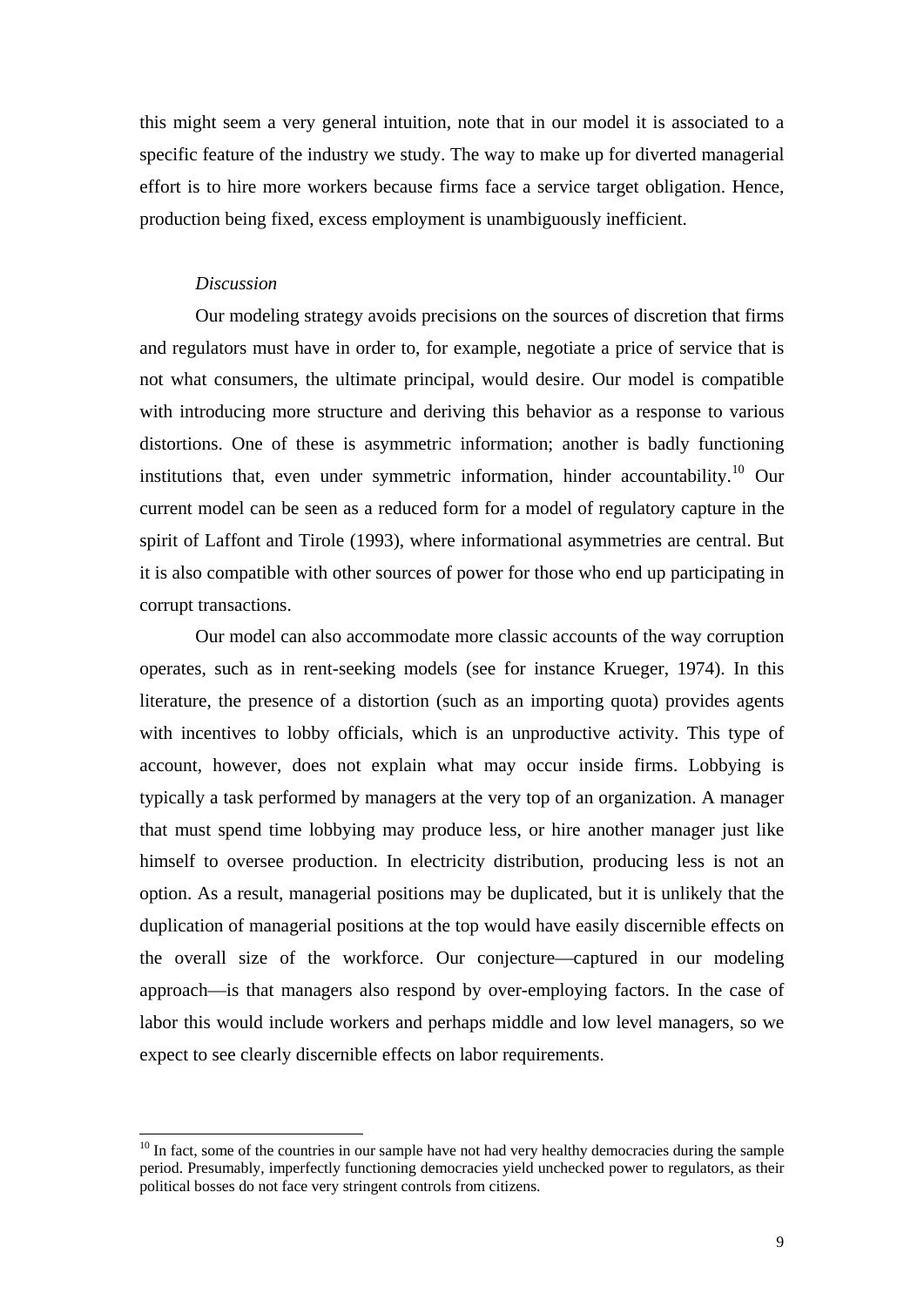Lastly, this model can be enriched to consider the possibility that (i) managers are different from owners, and that (ii) managers pursue objectives different from profit generation. The first point implies that managers care about profits only to the extent to which these affect their compensation. A way to study this possibility is to assume that profits affect managerial compensation according to some "compensation package" function  $m(\pi)$ . What is required for our results to go through is just that this function is not too convex.

Regarding non-profit objectives, it is possible that by devoting effort *en* to practices such as nepotism or other types of private agendas, managers can obtain rewards  $n(e_n, c)$ . These rewards are likely to depend on managerial effort and on the level of corruption in the country (for example, the extent to which a public company may be used to pursue employment objectives may be related to the level of accountability at all levels in the hierarchy formed by managers, politicians, and, ultimately, citizens).

In this more complex world, assume managers care about total rewards according to the concave utility function *U*(.). Managers will then solve the following problem,

$$
\underset{e_p, e_n, l}{Max}U\left\{m\left[p(e_p, c)\overline{Q} - w l\right] + n(e_n, c)\right\} - \psi\left\{e_p + e_n + A^{-1}\left[\frac{\overline{Q}}{f(l)}\right]\right\}
$$

Under the assumption that managerial incentives  $m(.)$  are not too convex in profits, the solution to this problem is analogous to the simpler one we have exposed. An increase in corruption will not necessarily raise all forms of non-productive effort, but it will raise at least one, while decreasing effort devoted to running production, causing inefficiency.

## 3. The Data

We use three different sets of data. We use country-level data on corruption, firm-level data on inputs and outputs of electricity distribution, and a number of control variables that can fall into either the country or firm level categories.

Our firm-level data correspond to 80 Latin American firms between 1994 and 2001. Data on firms were collected from several sources. Data for South America in the period 1994-2000 were mostly compiled from reports produced by CIER (*Comisión de Integración Energética Regional*, a commission that coordinates the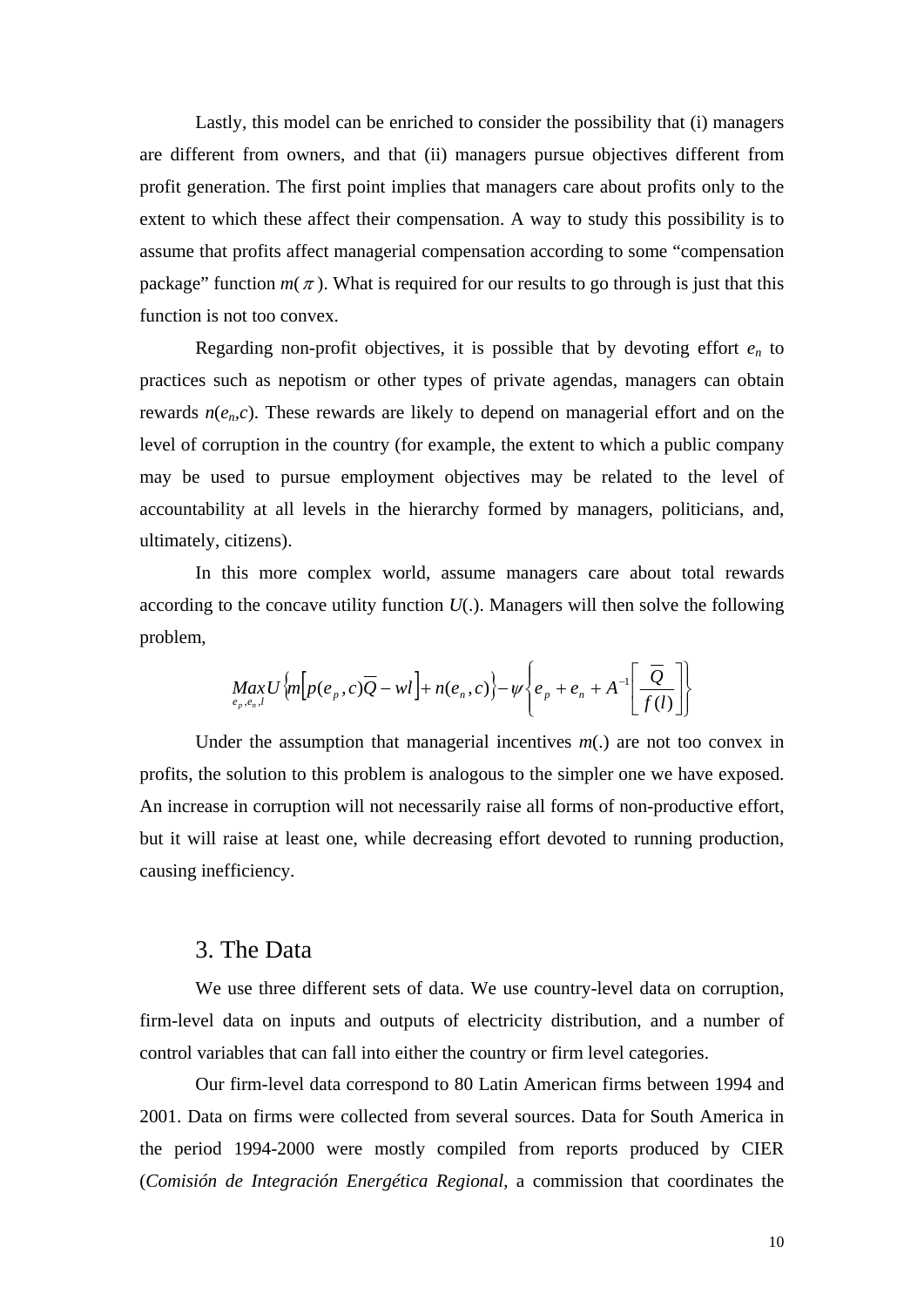different participants in the electricity sector in South America). The reports used are: *Datos Estadísticos. Empresas Eléctricas. Año 1994*; *Datos Estadísticos. Empresas Eléctricas. Años 1995-1996-1997*; *Información Económica y Técnica de Empresas Eléctricas. Datos 1998-1999*; and *Información Económica y Técnica de Empresas Eléctricas. Datos 2000*. Data for Argentina in the year 2001 were provided by ADEERA (*Asociación de Distribuidores de Energía Eléctrica de la República Argentina*, an institution that coordinates firms in the Argentine electricity sector). Other South American data corresponding to the year 2001 were obtained from firms' balance sheets. Data for Costa Rica were provided by the energy department of ARESEP (*Autoridad Reguladora de los Servicios Públicos*, the regulator of public services in Costa Rica). Data for Panama were obtained from the firm's balance sheet. Data for Mexico were provided by CFE (*Comisión Federal de Electricidad*, the authority in charge of the electricity sector in Mexico).

Most of the data were verified using information provided by regulators and governmental agencies. In this respect, we used information provided by ADEERA, ENRE (*Ente Nacional Regulador de la Electricidad*, the regulator of the electricity sector in Argentina), ANEEL (*Agência Nacional de Energia Elétrica*, the regulator of the electricity sector in Brazil), CONELEC (*Consejo Nacional de Electricidad de Ecuador*, governmental agency in charge of the electricity sector in Ecuador), CTE (*Comisión de Tarifas Eléctricas*, an agency in charge of setting electricity prices in Peru), and URSEA (*Unidad Reguladora de Servicios de Energía y Agua*, regulator of the water and energy services in Uruguay).

The database includes the following variables: sales to final customers, in GWh; number of final customers; service area, in square kilometres; total distribution lines, in kilometres (including high and low voltage power lines); total transformer capacity, in mega-volt-ampere, MVA; and number of employees. Given our empirical strategy, an important input measure for firms is employed labor. Labor is measured as the number of full-time equivalent employees. We constructed this measure using raw information on full-time employees, part-time employees, and employees under temporary contracts.[11](#page-11-0) We included the latter to account for the possibility of different subcontracting practices.

1

<span id="page-11-0"></span><sup>&</sup>lt;sup>11</sup> Part-time employees and employees under temporary contracts were counted as half-time employees. In vertically integrated firms, the number of employees of firm j was calculated as follows: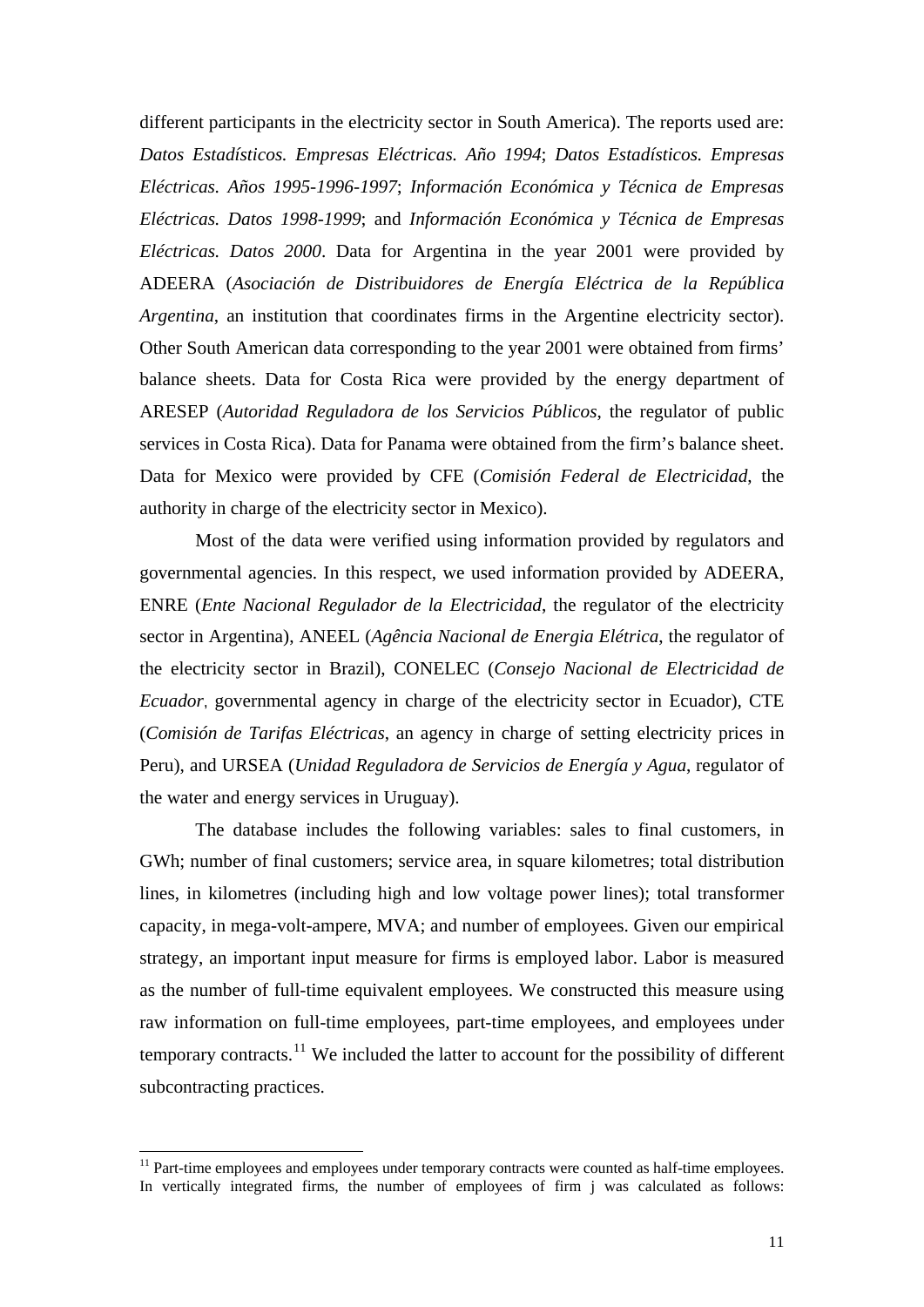Our sample is representative of the electricity distribution sector in the region. It covers the following countries: Argentina (29 firms supplying electricity to approximately 80% of the total number of customers in the country), Bolivia (2, 31%), Brazil (4, 19%), Chile (2, 18%), Colombia (4, 30%), Costa Rica (4, 91%), Ecuador (12, 61%), Mexico (1, 79%), Panama (1, 62%), Paraguay (1, 100%), Peru (11, 97%), Uruguay (1, 100%), and Venezuela (8, 92%). Summary statistics of the unbalanced panel are presented in Table 1. A total of 352 observations are available for estimation.

Our measure of corruption is the Corruption Index produced by International Country Risk Guide (ICRG) in December of each year. This index is widely used in the economics literature (going back to, for example, Knack and Keefer, 1995). The ICRG corruption index is meant to capture the likelihood that government officials will demand special payments, and the extent to which illegal payments are expected throughout government tiers as ranked by panels of international experts. The index is specifically designed to allow for cross-country comparability and is therefore particularly suited to our approach. The ICRG index ranges between six (highly clean) and zero (highly corrupt), so note that a higher corruption index corresponds to a less corrupt country. Summary statistics of the ICRG corruption index are presented in Table 1.

# 4. Efficiency in Electricity Distribution: Background, Definition, and Econometric Model

Electricity distributors use their network and transformer capacity, together with labor, to deliver energy to a specified set of customers in a given geographical area. Our econometric model of electricity distribution reflects this: it includes a labor input (the number of employees), two capital inputs (transformer capacity and kilometers of distribution network), and three outputs (the number of final customers, the total energy sold to final customers, and the service area).<sup>[12](#page-12-0)</sup>

$$
l_j = l_{1j} + l_{2j} + \left[ \sum_{k=1}^{2} l_{kj} / \sum_{k=1}^{4} l_{kj} \right] l_{5j}
$$
, where  $l_{1j}$  = distribution (proper);  $l_{2j}$  = billing and collection;  $l_{3j}$  =

generation;  $l_{4j}$  = transmission; and  $l_{5j}$  = administrative and general.

<span id="page-12-0"></span> $12$  Jamasb and Pollitt (2001) review the different input and output variables used in models of electricity distribution. They find that the most frequently used outputs are units of energy delivered, number of customers, and the size of the service area, whereas the most widely used physical inputs are number of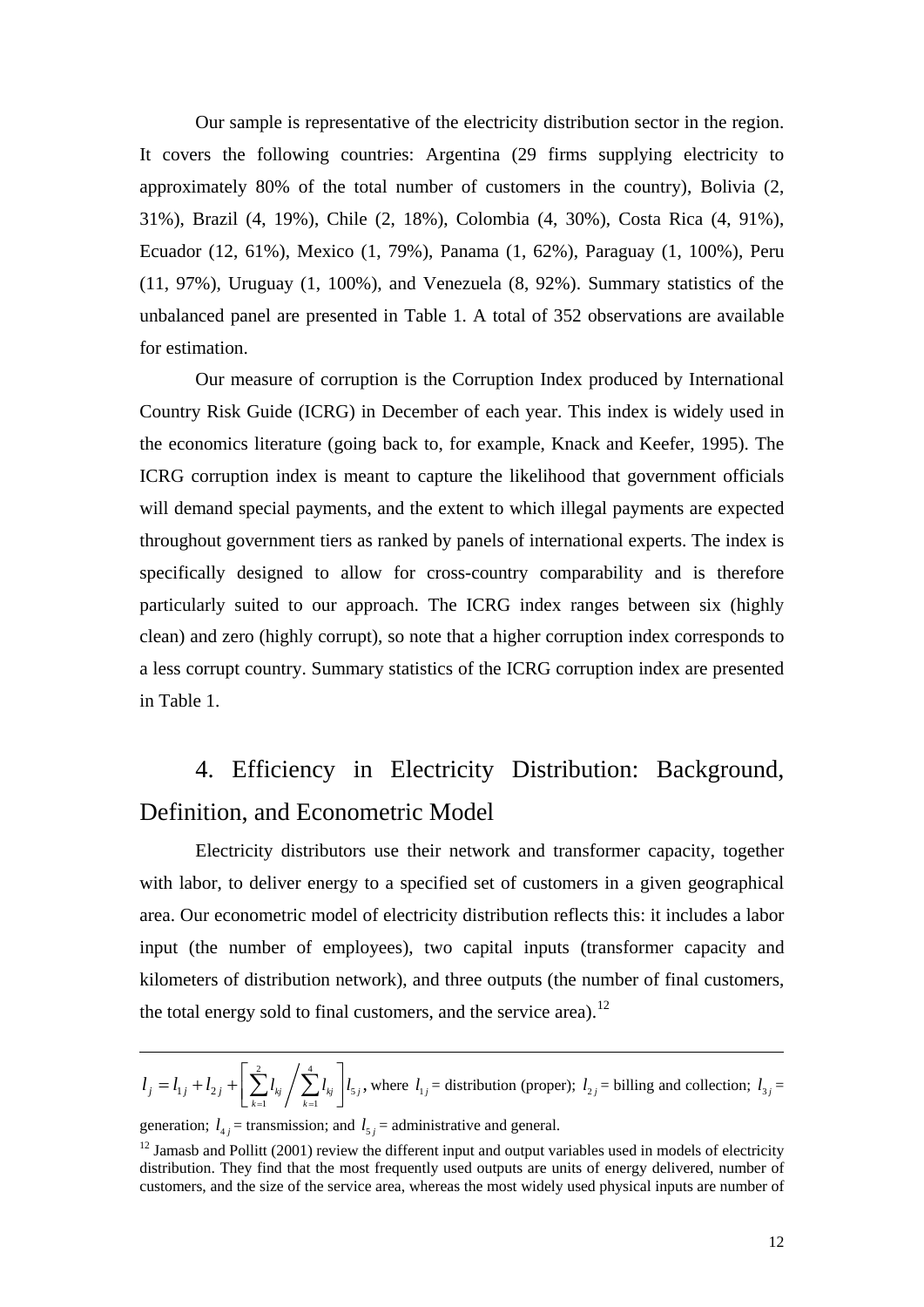As observed by Kumbhakar and Hjalmarsson (1998), while productivity in electricity generation is mainly determined by technology, productivity in distribution is, to a large extent, driven by management and efficient labor use.<sup>[13](#page-13-0)</sup> Accordingly, unless stated otherwise, the concept of efficiency used throughout the paper is labor efficiency: a firm X is inefficient relative to a firm Y if, given the capital inputs, X uses more labor than Y to produce a given output bundle. Labor is measured as the number of full-time equivalent employees, as described in the previous section. Our goal, then, is to produce a model that can explain the determinants of labor use, including a variety of technological factors, the characteristics of service, corruption, and a set of controls.

Latin American electricity distribution firms have the obligation to meet demand; therefore we consider the amount of electricity sold to final customers (in gigawatt hours, GWh) and the number of final customers served as exogenous outputs. We include the service area (in square kilometers) as an output, since an increase in the service area either increases the use of resources or reduces the supply of other products (Førsund and Kittelsen, 1998). Although there is an occasional redrawing of service area boundaries due to mergers or takeovers, for practical purposes each firm has little direct control over the size of its service territory; hence, the service area may be considered an exogenous variable.

As noted by Neuberg (1977), Kumbakhar and Hjalmarsson (1998), and Hattori (2002), distributors have limited control over the length of distribution lines, since the amount of capital embodied in the network reflects geographical dispersion of customers rather than differences in productive efficiency. And this is also the case, although perhaps to a lesser degree, for transformer capacity (in mega-volt-amper, MVA). Therefore, we treat distribution lines (in kilometers) and transformer capacity as exogenous capital variables representing the characteristics of the network.<sup>[14](#page-13-1)</sup>

Following the above considerations, our approach to studying the determinants of labor use in electricity distribution is to estimate a parametric labor requirement

employees, transformer capacity, and network length. Our measure of energy supplied to customers is actually energy sold to them, which does not include technical energy losses or energy theft. This omission is potentially important so we will also estimate an alternative specification including energy losses, which is an alternative measure for the actual output of the firm.

<span id="page-13-0"></span> $13$  Typically, the labor cost share in generation amounts to less than 10% while in distribution the figure is around 50%.

<span id="page-13-1"></span><sup>&</sup>lt;sup>14</sup> The Dutch regulator also specifies network length and transformer capacity as exogenous to the firm (DTe, 2000). The DTe argues that network length and transformer capacity can be seen as variables for customer dispersion.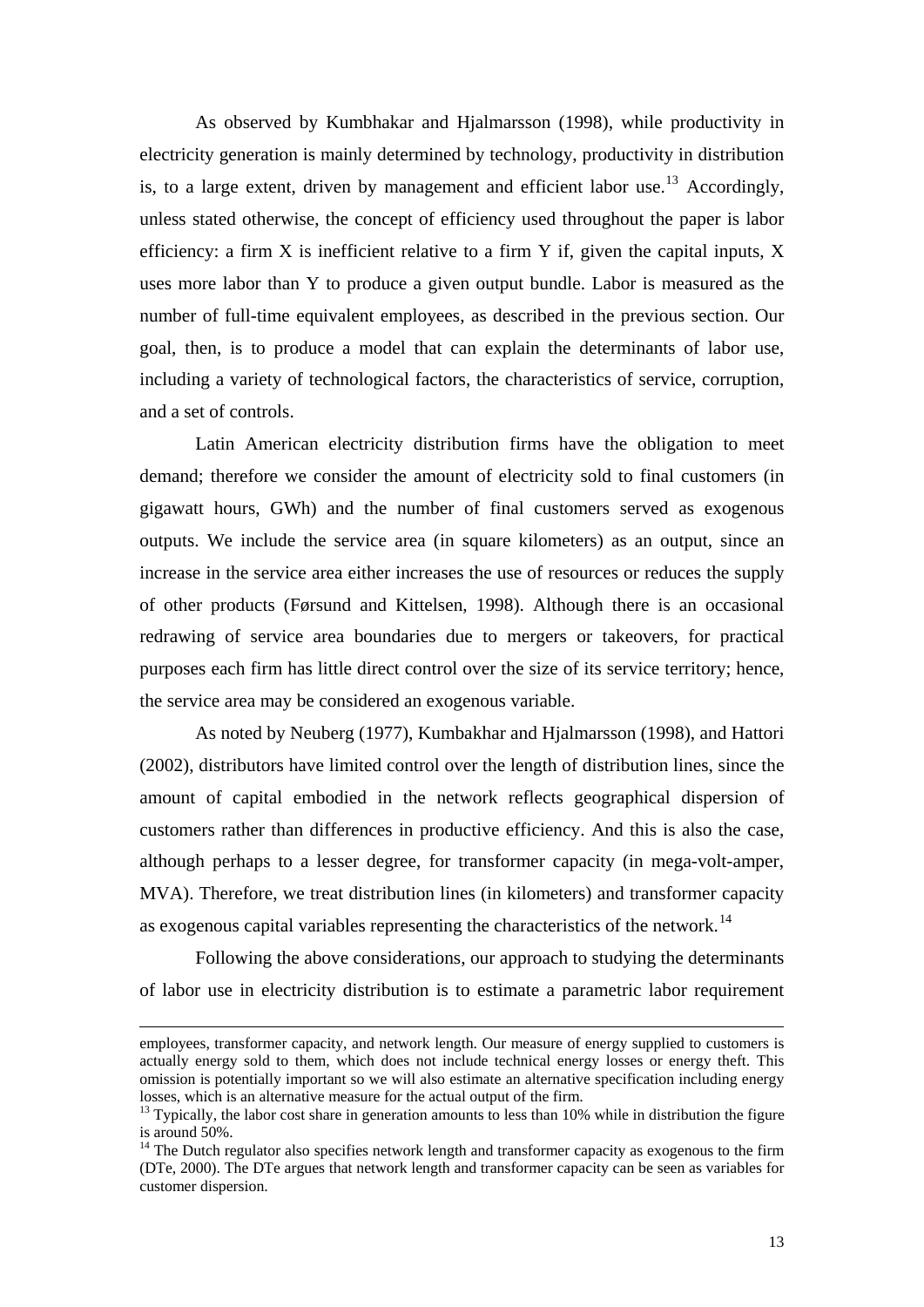function.[15](#page-14-0) We use a translog functional form because it provides a good second-order approximation to a broad class of functions, and admits the Cobb-Douglas as a special case. A translog labor requirement model with three outputs and two exogenous capital inputs, for a panel of  $i = 1,..., N$  firms producing in  $c = 1,..., C$  countries, and observed over  $t = 1, ..., T$  periods, may be specified as

$$
l^{i,t} = \alpha + \alpha_c + \psi_t + \sum_{m=1}^3 \varpi_m y_m^{i,t} + \frac{1}{2} \sum_{m=1}^3 \sum_{n=1}^3 \varpi_{mn} y_m^{i,t} y_n^{i,t} + \sum_{k=1}^2 \beta_k x_k^{i,t} + \frac{1}{2} \sum_{k=1}^2 \sum_{j=1}^2 \beta_{kj} x_k^{i,t} x_j^{i,t} + \sum_{k=1}^2 \sum_{m=1}^3 \kappa_{km} x_k^{i,t} y_m^{i,t} + \lambda_1 \text{Corruption}^{c,t} + \lambda_2 DPub^{i,t} + v^{i,t},
$$
\n
$$
(4)
$$

where  $l$ ,  $y_1$ ,  $y_2$ ,  $y_3$ ,  $x_1$ , and  $x_2$  are the natural logarithms of labor, sales, customers, area, lines' length, and transformer capacity, *DPub* is a public ownership dummy variable, and  $\nu$  is the random error term. To account for time effects in a flexible way we include year fixed-effects  $(\psi_t)$ . The year fixed-effects measure the efficiency impact of sector-level shifts over time, such as secular technology trends, international macroeconomic fluctuations or energy price shocks. To control for potential biases caused by any omitted variables that are country specific and time invariant, we include country fixed-effects  $(\alpha_c)$ . We also estimate an alternative specification with firm fixed-effects rather than country fixed-effects. In order to test the model derived in Section 2 we include the corruption index corresponding to the country in which the firm operates. In terms of the model in equation (4), Proposition 1 predicts  $\lambda_1 < 0$  (firms operating in more corrupt environments are more inefficient).<sup>[16](#page-14-1)</sup>

A usual approach in efficiency studies employs stochastic frontiers, which allow for the measurement of the *level* of inefficiency in each firm (a magnitude we do not focus on). See Kumbhakar and Lovell (2000) for a discussion of stochastic frontier techniques; for applications taking into account firm heterogeneity, see for instance Orea and Kumbhakar (2004), El-Gamal and Inanoglu (2005) and Greene (2005). Because we are only interested in testing the comparative static effects of corruption on efficiency—not on the level of efficiency per se—, and the stochastic frontier approach requires further distributional assumptions, we do not rely on it. The

<span id="page-14-0"></span><sup>&</sup>lt;sup>15</sup> The idea of input requirement functions goes back to Diewert (1974). For an application, see Kumbhakar and Hjalmarsson (1995).

<span id="page-14-1"></span><sup>&</sup>lt;sup>16</sup> Recall that higher values of the corruption index imply a lower level of corruption.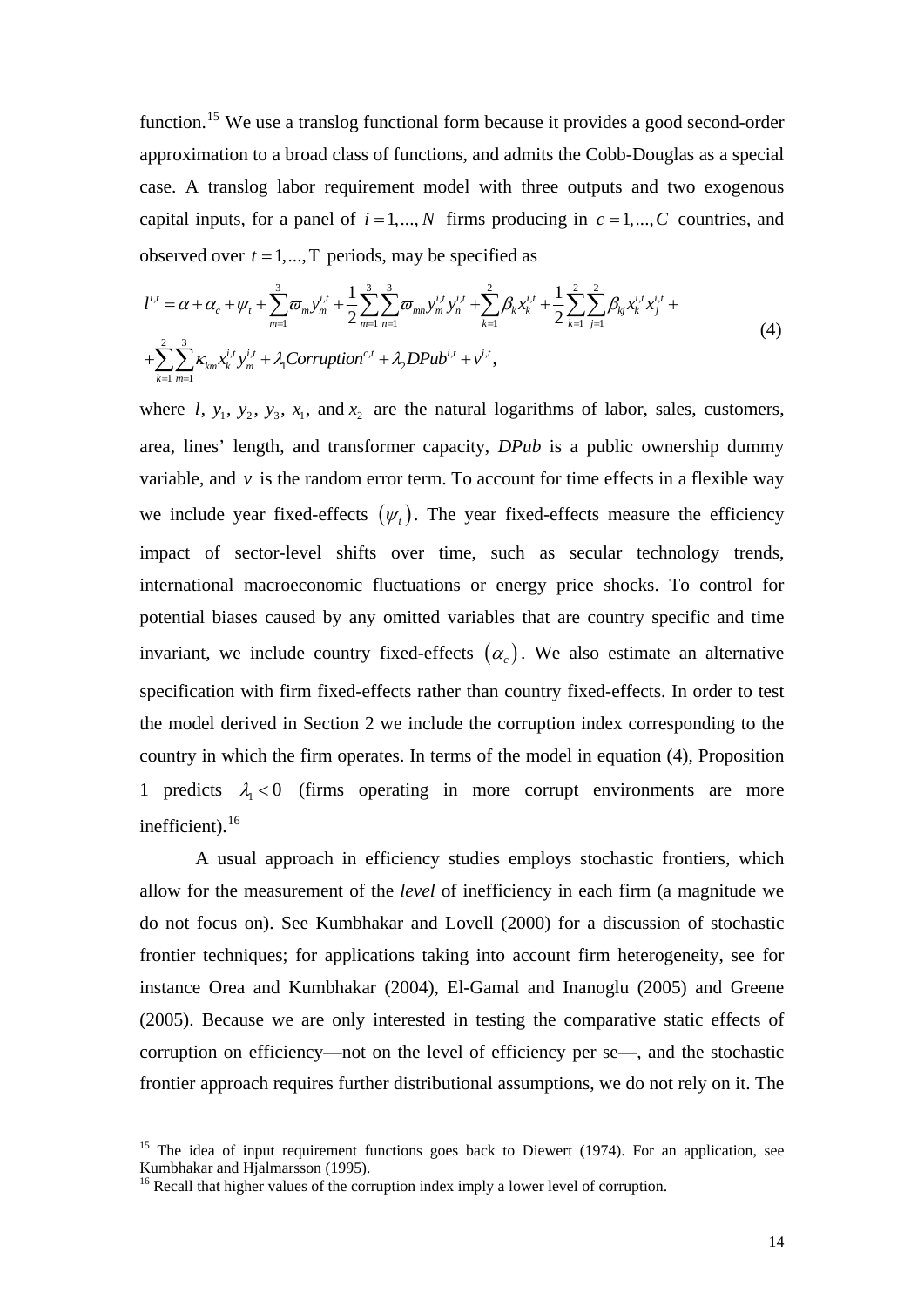concept of inefficiency we use is broad: any environmental factors that, given output and technical characteristics, raise labor requirements will be said to cause inefficiency. The reason is that, absent those factors, the firm would utilize fewer resources to produce the same output. The extra use of resources due to adverse environmental conditions is a waste given what is technically feasible, and we therefore call it inefficiency. Note that managers may be devoting a lot of effort to tasks that are necessary to keep the firm successful. In this sense, inefficiency may be unrelated to shirking by workers or managers, but be instead a reflection of a bad business climate.

## 5. Empirical Results

-

Ordinary least squares (OLS) estimates of the labor requirement function model are reported in Table 2. A concern in this type of study is that the shocks affecting all firms in a given country in the same year may be correlated, thus biasing standard error estimates. To address this issue, all standard errors are clustered on country-year combinations.

We begin by reporting some estimates regarding technological parameters. The time dummies are significant in all models we estimated and imply labor productivity growth of about 5% per year—the null hypothesis of no technical change is rejected at the 1% level, according to a likelihood ratio  $(LR)$  test.<sup>17</sup> These results are similar to those reported in the specialized electricity literature (see Rudnick, 1998; Fischer and Serra, 2000; Rudnick and Zolezzi, 2001). We test the null hypothesis of a Cobb-Douglas specification against the more general translog using a LR test and we are able to reject the null at the 1% level. This result is also in line with conventional wisdom. In summary, the estimation of the technological parameters conforms to expectations.

As shown in column (1) of Table 2, the coefficient of the corruption variable is negative and significant at the 1% level, suggesting that firms operating in countries with lower levels of corruption use fewer employees to produce a given bundle of outputs than distributors operating in more corrupt environments. This is the result

<span id="page-15-0"></span><sup>&</sup>lt;sup>17</sup> The likelihood ratio (LR) statistic is defined by LR =  $2[L_U - L_R]$ , where  $L_R$  is the log likelihood of the restricted model and  $L_U$  is the log likelihood of the unrestricted model. Under the null hypothesis, LR is asymptotically distributed as a chi-square with degrees of freedom equal to the number of restrictions involved.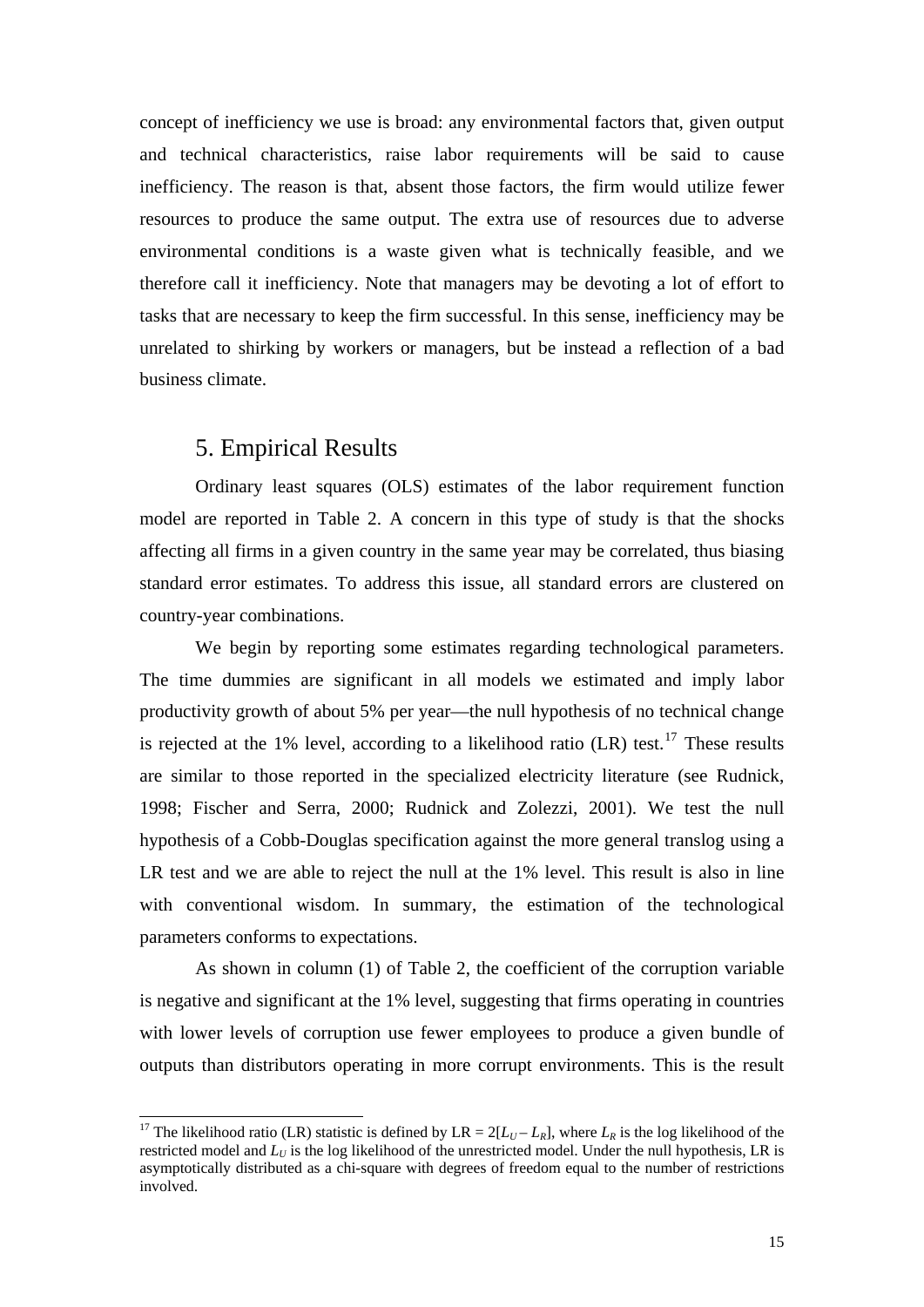predicted by Proposition 1. The economic magnitude of the effect is large: an improvement in one point in the corruption index is associated to a 10% decrease in the use of labor, *ceteris paribus*. [18](#page-16-0) This result obtains in a specification which, as said before, includes fixed effects by country. Notably, the results do not change when omitting country fixed effects. Including lagged corruption (one and two year lags) does not affect the results, in the sense that current corruption continues to be significant. The first lag is also significant and its coefficient has a smaller absolute value.

In order to control for ownership type we include an indicator variable that takes the value of one if the firm is public and zero otherwise.<sup>[19](#page-16-1)</sup> The coefficient on the public dummy is positive and significant at the 1% level, indicating that private firms outperform public firms. The coefficient associated with the public firm dummy is also significant in economic terms: public firms use about 41% more labor to produce a given bundle of outputs, conditional on corruption and the capital inputs. We experimented with the interaction between corruption and the public dummy, but found no consistently significant effects across the estimated models.

In order to avoid possible omitted variable biases caused by country-year unobserved heterogeneity, we extend our baseline model by including GNP per capita, which varies over time and across countries and should control for productivity shocks at the national level.<sup>[20](#page-16-2)</sup> In column (2) of Table 2 we report the results of including GNP per capita in our model. GNP per capita is not significant at any of the usual confidence levels and it appears not to have any impact on the sign or significance of other coefficients. In particular, corruption remains negatively associated with efficiency, and private firms appear significantly more efficient than public firms. $^{21}$  $^{21}$  $^{21}$ 

1

<span id="page-16-0"></span> $18$  A note of caution is needed in the interpretation of these results. As pointed out by Mauro (1995), when using perception indexes it is unclear whether the difference between a grade of one and two is the same as that between four and five, which leads to difficulties in the interpretation of the coefficients.

<span id="page-16-1"></span><sup>&</sup>lt;sup>19</sup> Information on ownership type comes from CIER reports and was checked by asking directly to regulators. 49% of the observations correspond to public firms. Corruption and ownership seem to be orthogonal to each other in our sample. The correlation between the ICRG corruption index and the share of private sector participation in the distribution activity—a proxy for ownership at the country level, is equal to -0.10, a figure that is not significantly different from zero at the usual confidence levels.

<span id="page-16-2"></span><sup>&</sup>lt;sup>20</sup> GNP per capita (US Dollars) is in purchasing power parity units, as obtained from the World Bank database (for details, see the technical notes to the *World Development Reports*).

<span id="page-16-3"></span>database (for details, see the technical notation of the included in the model in natural logarithms rather than in original units.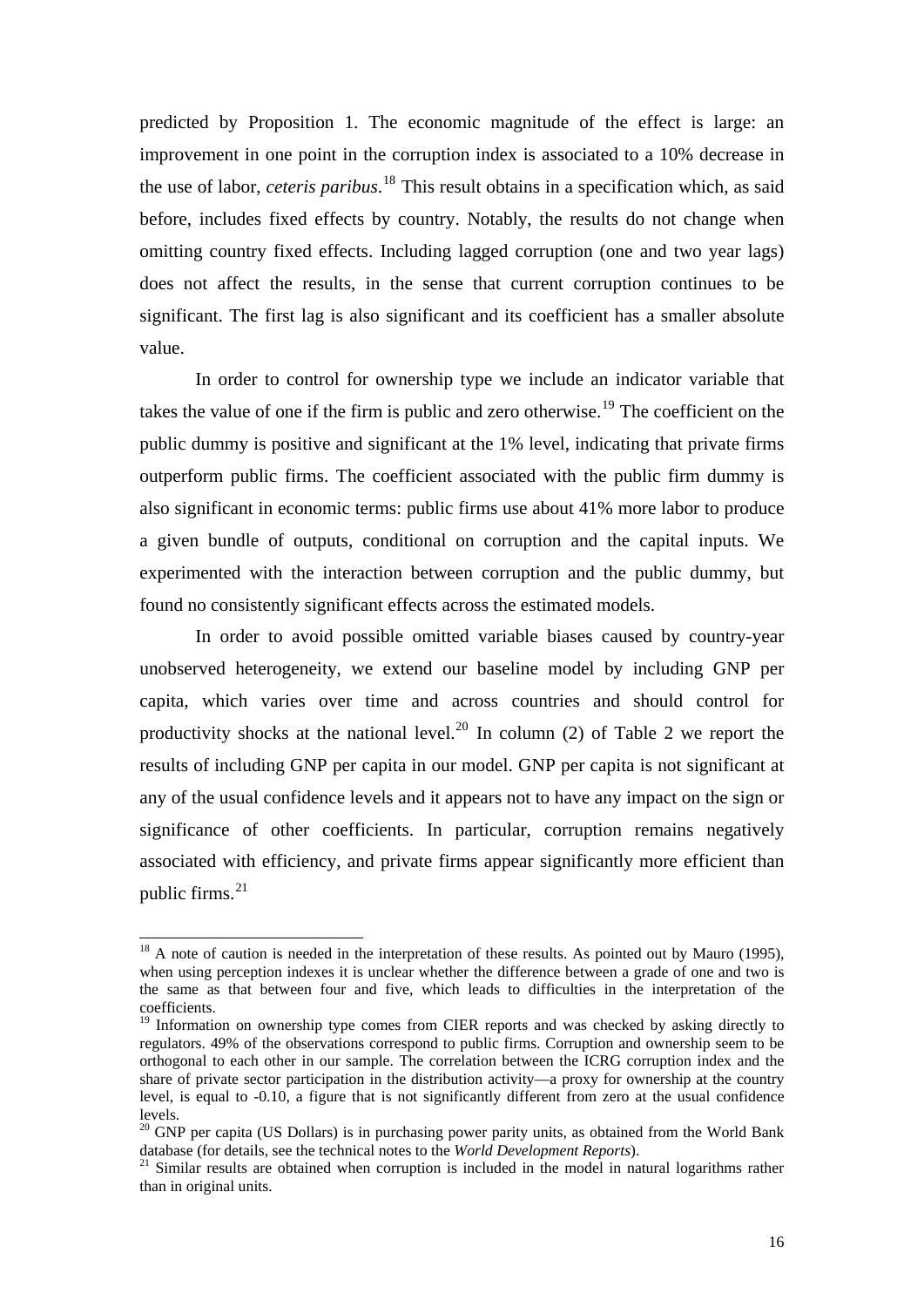*Other controls varying across countries and time.* Apart from GNP per capita, we experimented with several other potential explanatory variables that vary across countries and time, including average wages at the country level. To avoid the possibility that the corruption measure simply picks up the insecurity of property rights or a more chaotic environment, we included a measure of law and order, and measures of macroeconomic instability, namely inflation and inflation variation.<sup>[22](#page-17-0)</sup>

The estimates, including all the additional controls, are reported in column (3) of Table 2. Inflation, inflation variation, and law and order have the expected signs in terms of our theoretical model. These are forces that could also divert managerial efforts and raise factor use. However, the law and order variable does not appear to play a statistically significant role; inflation and inflation variation, although significant, do not have large economic effects. Including these variables in the model does not significantly affect the relationship between corruption and labor requirements.<sup>[23](#page-17-1)</sup>

*The problem of energy theft.* Our use of energy sold as a measure of output could bias our corruption estimate. If the countries that are more corrupt are also the poorest, such countries are likely to have a more serious problem of energy theft (because of higher criminality and lower enforcement capabilities). Thus, firms in those countries would appear to be less efficient, because part of the energy they effectively distribute gets stolen, rather than sold. A second possibility is that firms facing more energy theft may have to use inputs to combat it.

As pointed out by Bagdadioglu, Waddams Price, and Weyman-Jones (1996), network losses reflect the quality of the network system in terms of how much power is lost in the transformers and during distribution, and how much power is uncounted due to other reasons, such as illegal use. Technical losses are strictly related to the square of the distance transmitted, and hence our econometric model captures them. Our main concern is related to non-technical losses associated to illegal use. In order

<span id="page-17-0"></span> $22$  The source of countries' average wages, inflation, and inflation variation is ECLAC (Economic Commission for Latin America and the Caribbean). We use a Law and Order index in order to proxy the country's respect for property rights. In the Law and Order index, law and order are assessed separately, with each sub-component comprising zero to three points. The Law sub-component is an assessment of the strength and impartiality of the legal system, while the Order sub-component is an assessment of popular observance of the law. The source for the Law and Order index is International Country Risk Guide (ICRG). Recall that a high value of the index means that the country in question has "good" institutions.

<span id="page-17-1"></span> $23$  The coefficients on corruption and the public dummy are also significant when country dummies are not included in the regression model.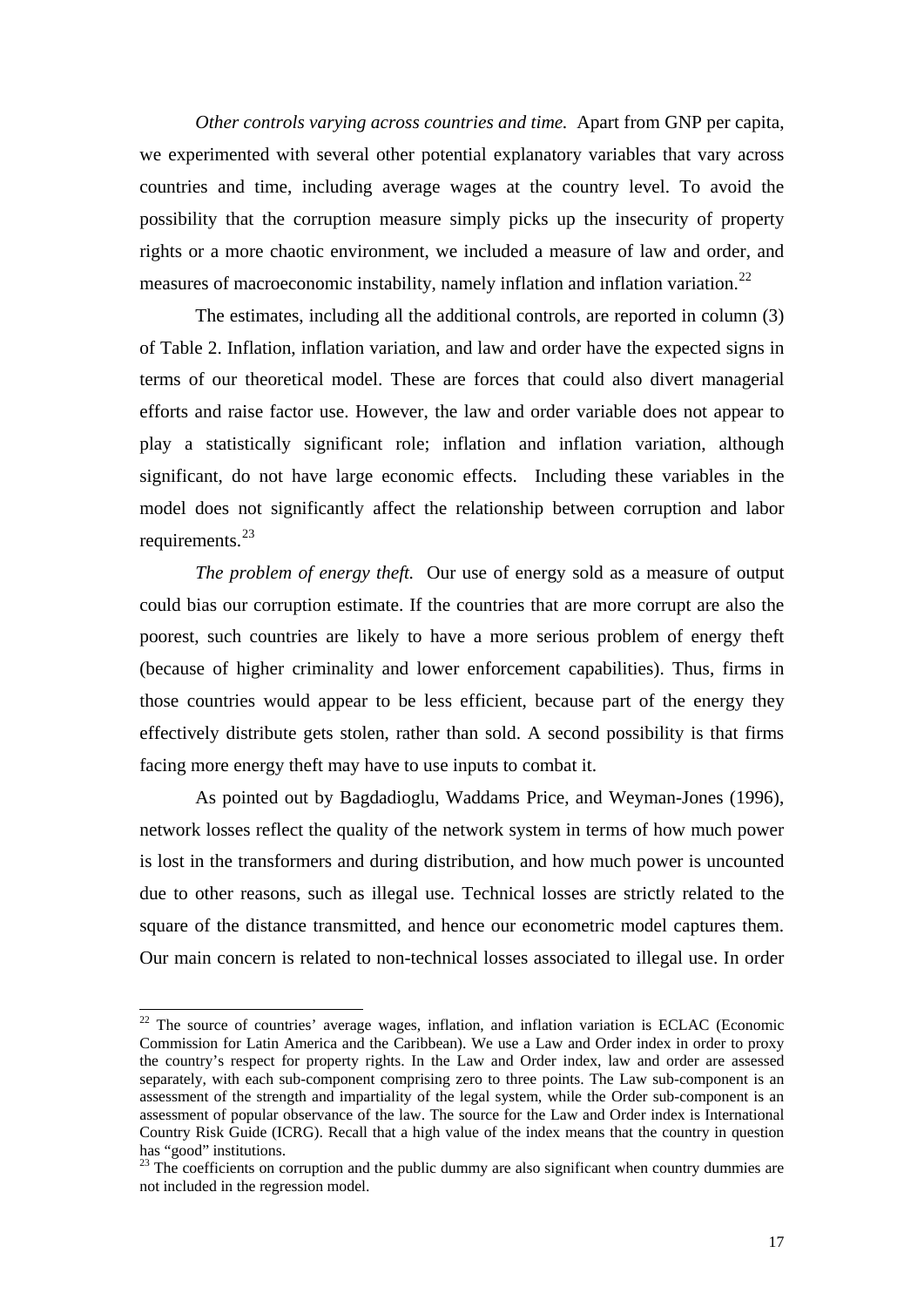to address the problem of whether or not including network losses as part of output has any impact on the estimated coefficients, we replace "sales" by "sales + energy losses". As shown in column (4) of Table 2, corruption is still significantly associated to higher labor requirements.<sup>[24](#page-18-0)</sup> The same applies to public ownership.

In another specification (not reported) we included the percentage of energy sales that are lost as an independent regressor. This would proxy for the relative seriousness of the theft problem, which could induce the use of more employees to combat it. The results were unchanged.

We now address some concerns that are specific to the type of data we use and the problem we investigate.

*Survey bias and vertical integration.* As described in Section 3, our data comes from two types of sources: survey responses by the firms and information collected directly by regulators and governmental agencies. First, we consider the possibility that survey responses by firms may suffer from a selection bias—i.e. perhaps only the most efficient firms may be willing to answer a survey. To determine how sensitive the results are to this potential bias, we constructed a source dummy variable that takes the value of one when the observation comes from survey data and zero otherwise. The source dummy is not significant, indicating that there are no systematic differences in efficiency between the firms that answered the survey and the other firms in our sample.

Second, some firms in our sample are vertically integrated—i.e., they produce and transport electricity, and they also distribute it. To explore the possibility that labor productivity might be correlated with different degrees of vertical integration, we added a dummy variable for vertically integrated firms. The vertically integrated firm dummy has a positive and significant coefficient, suggesting that vertically integrated firms use more labor, *ceteris paribus*, than the other firms in our sample. The inclusion of the vertically integrated dummy, however, does not have any impact on the value or significance of other coefficients. Hence, the negative and significant association between corruption and efficiency is not driven by varying vertical integration patterns across firms in the power industry.<sup>[25](#page-18-1)</sup>

<span id="page-18-1"></span><span id="page-18-0"></span> $24$  Due to lack of data on network losses for some firms, including losses in the model reduces the number of observations to 340—instead of 352; the mean of network losses (in percentage of energy sold) is 15%, with a standard deviation of 8%.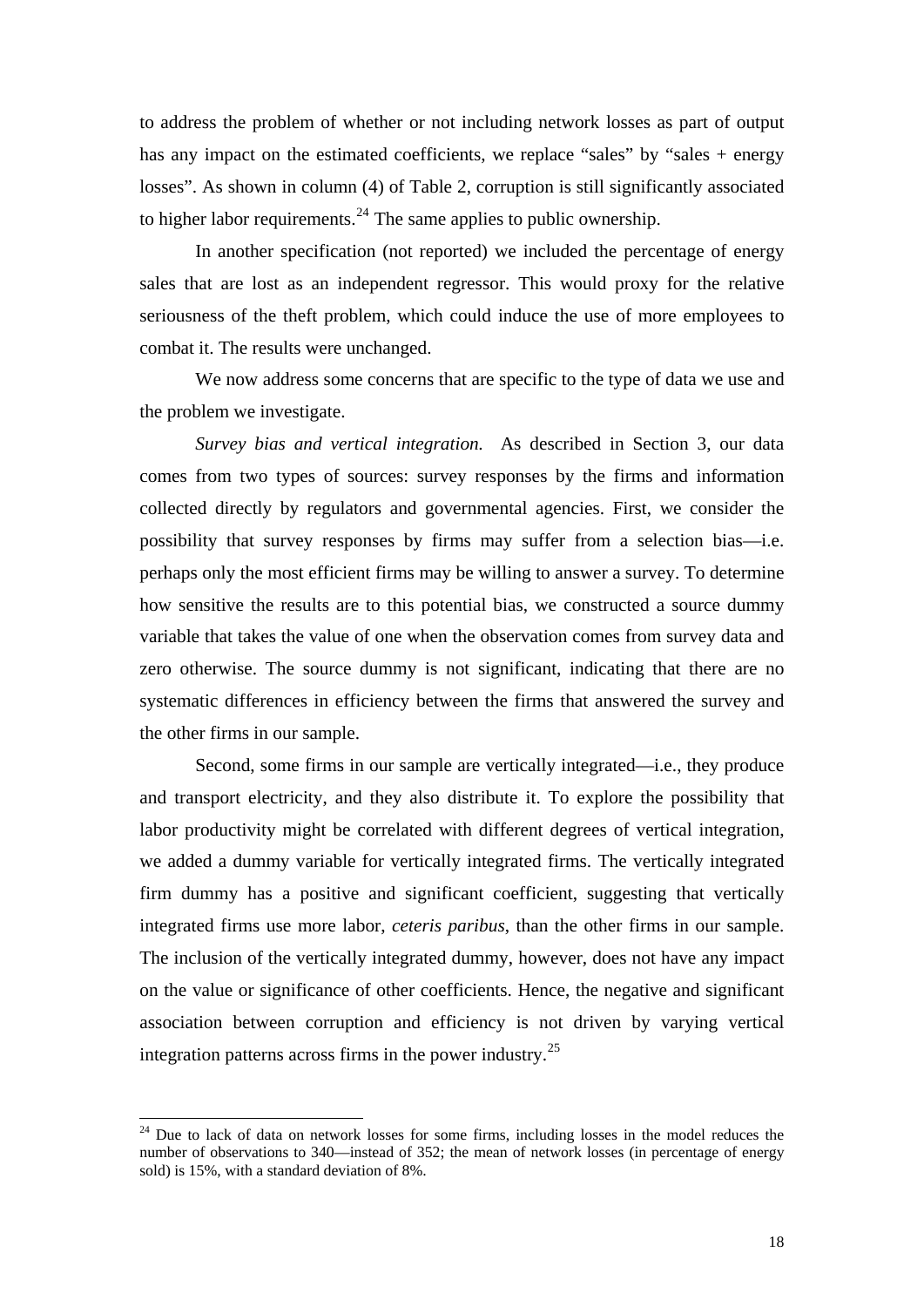In summary, our empirical findings indicate that corruption at the country level is negatively associated with the labor productivity of firms. Additionally, we find that private firms have higher labor productivity than public firms. Other features of the macroeconomic and institutional environment facing firms, such as macroeconomic instability and the prevalence of law and order, play a separate role.

## 6. Robustness Checks

To further address the validity of the results we estimate four alternative specifications. In specification (A) we use operating and maintenance expenditures instead of employed labor as dependent variable; in (B) we use an instrumental variable specification; in (C) we use an alternative corruption index; in (D) we include firm fixed effects instead of country fixed effects; and in (E) we examine the possibility that adding data on the quality of service would alter our results.

#### *A. Operating and maintenance expenditures*

We estimate an alternative model in which the dependent variable is the firms' operating and maintenance (O&M, in thousands of US Dollars) expenses instead of the number of employees.<sup>[26](#page-19-0)</sup> Using O&M expenses as the dependent variable has the advantage of including expenditures for work contracted outside the firm, thus making the measure of variable inputs more comparable between firms with different levels of horizontal integration. In many cases, labor compensation packages have allowed privatized firms to outsource labor intensive services (e.g., cleaning services), which is not an option to most state owned firms due to the power of unions. The O&M data also allow us to address some potential substitution effects between labor and maintenance expenditures.

In order to harmonize O&M expenses over time and across countries, our approach was to convert O&M expenses into 2001 price levels and express them in terms of purchasing power parity (PPP).

Our data on O&M expenses was obtained mainly from CIER reports. In vertically integrated firms, O&M expenses for firm j were calculated as

1

 $25$  The three checks just described involve regressions that are unreported but available upon request.

<span id="page-19-0"></span><sup>&</sup>lt;sup>26</sup> The simple correlation between number of employees and O&M expenditures is 0.88.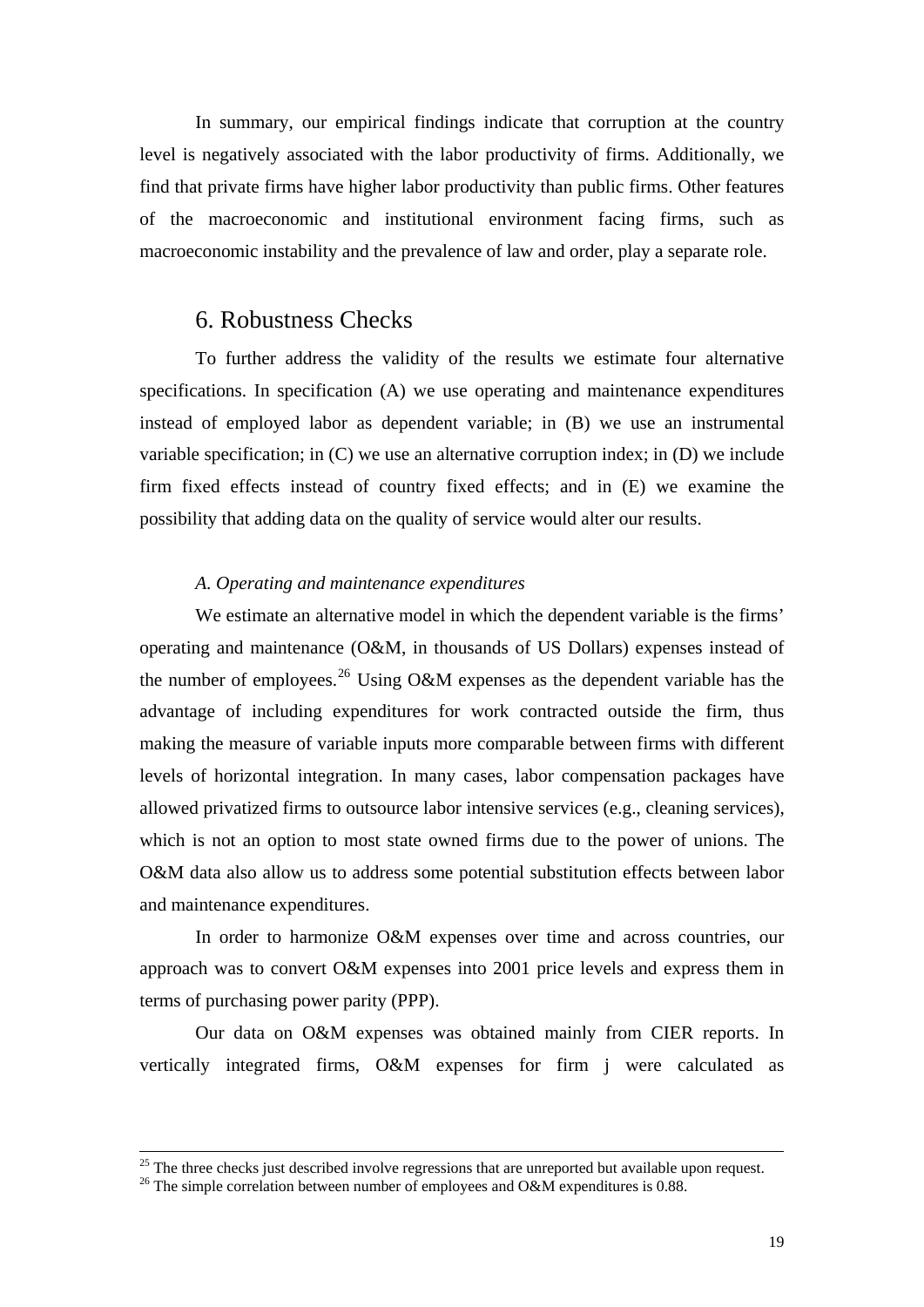$$
O \& M_j = O \& M_{1j} + O \& M_{2j} + \left[ \sum_{k=1}^{2} O \& M_{kj} / \sum_{k=1}^{4} O \& M_{kj} \right] O \& M_{5j}, \text{ where } O \& M_{1j}
$$

= distribution (proper);  $O & M_{2i}$  = billing and collection;  $O & M_{3i}$  = generation;  $O & M_{4}$  = transmission; and  $O & M_{5}$  = administrative and general. We have a total of 210 observations corresponding to 73 firms operating in 10 countries—we do not have O&M data from Panama, Costa Rica, and Mexico. Summary statistics of O&M expenses are reported in Table 1.

Results corresponding to the O&M specification are reported in columns (1) and (2) of Table 3. The coefficient on corruption is negative and significant at the 10% level, thus providing additional support to the hypothesis that higher corruption at the country level has a negative impact on firms' efficiency. The absolute value of the coefficient is substantially higher than in the labor requirement specifications suggesting that corruption has a higher impact on O&M costs than on labor requirements. An improvement in one point in the corruption index is associated to a 25% decrease in the O&M costs, *ceteris paribus*. The coefficient on the public dummy is not significant in this specification. This might indicate that public and private firms have different degrees of horizontal integration; public firms might contract fewer activities outside the firm, thus appearing more inefficient in regressions where labor is the dependent variable.<sup>[27](#page-20-0)</sup> Results are unchanged when wages are included as a control in the O&M specification.

#### *B. Instrumental variables*

-

We will argue that our use of corruption data at the national level together with firm-level data from one particular industry can be exploited to avoid endogeneity problems. Although it is likely that corruption at the country level may affect the efficiency of a subset of its firms, it is less likely that the inefficiency of a few firms in one industry will affect the country's overall corruption level. The use of micro data corresponding to one industry, however, does not eliminate the possibility that the efficiency of all firms in the country might be correlated, so that reverse causation from firm efficiency to corruption cannot be ruled out. This problem is

<span id="page-20-0"></span> $27$  Using the reduced sample—210 observations, 73 firms, 10 countries—the public dummy is positive and significant at the 1% level in a labor requirement specification. This suggests that the drop in the significance level in the ownership dummy is due to changing the dependent variable, and not to a sample bias.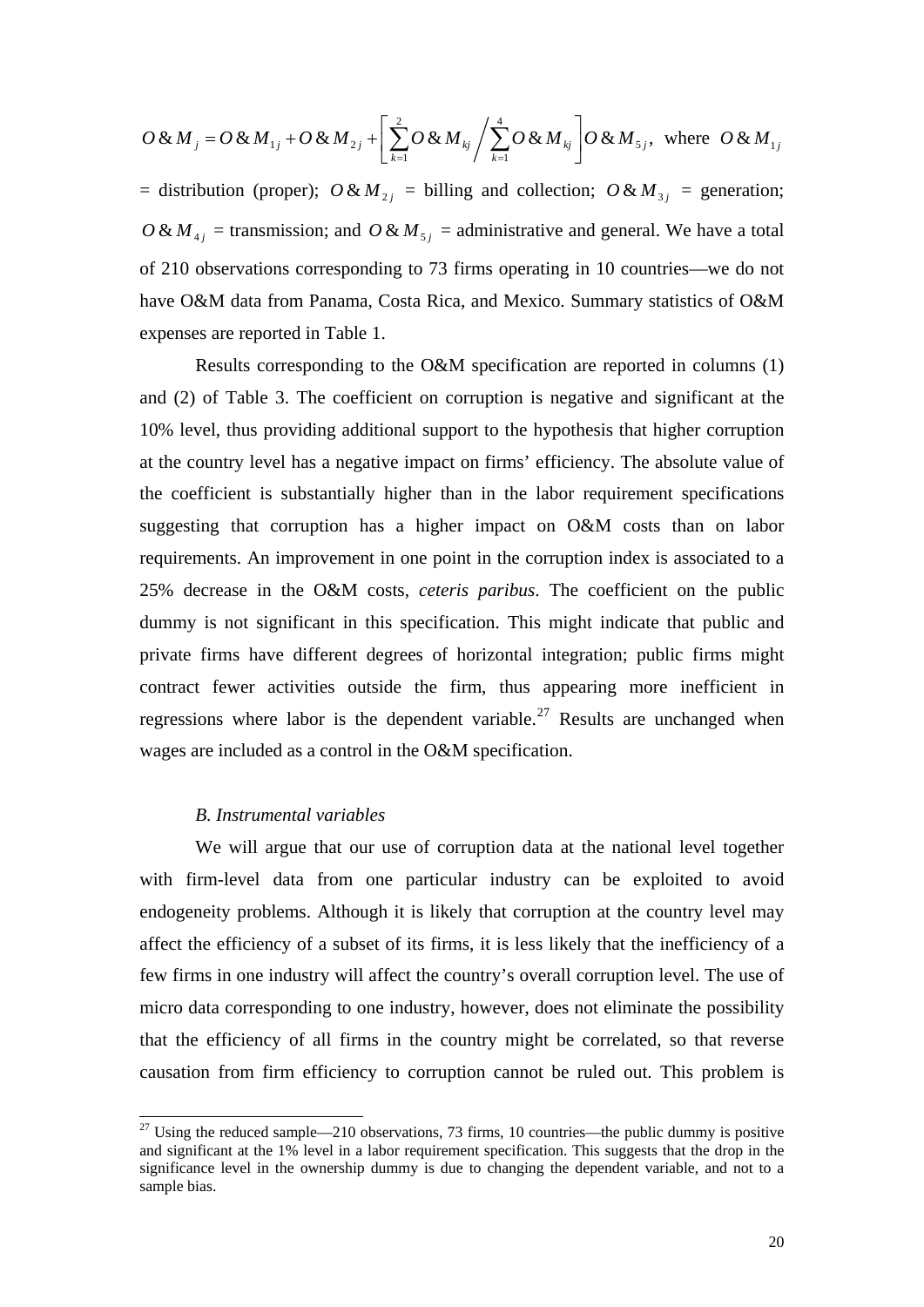addressed in our empirical strategy. If there are country specific elements that affect both corruption and the efficiency of all firms in the country, they should be captured by the country dummies we include as controls. If there are year-specific elements affecting both corruption and the efficiency of firms, they should be captured by the time dummies we include. And if there are shocks affecting both corruption and nationwide firm efficiency that differ by country and year, they should have an impact on GDP per capita for the corresponding country and year, which is also included as a control.

Still, we report Instrumental Variables (IV) estimates which might help not only because corruption might be endogenous, but also because subjective indexes of corruption are probably measured with error. Hence, IV estimations can help ameliorate attenuation bias.

In order to run the IV specification we need to identify factors determining corruption that do not enter the labor requirement function for our sample of electricity distribution firms. We have data for the share of imports in GDP, which proxies a country's openness to trade. This variable has been shown to play an important explanatory role in corruption regressions (Ades and Di Tella, 1997; Gatti, 1999), and can be expected not to enter directly into the labor requirement regression. As suggested in Shea (1997), we test the relevance of the instrument by means of the partial R-squared between the ICRG corruption index and the share of imports in GDP. Testing the relevance of the instrument is important because if the instruments exhibit only weak correlation with the endogenous regressor, the normal distribution provides a very poor approximation to the true distribution of the IV estimator, even if the sample size is large (Verbeek, 2004, Chapter 5).

After controlling for all exogenous variables, the partial R-squared between the ICRG corruption index and the share of imports in GDP is 0.28. The F-statistic associated to the coefficient of the share of imports in GDP in a regression of corruption on all the exogenous variables is equal to 36. According to Stock and Watson (2003, Chapter 10) an F-statistic that exceeds 10 suggests that the instrument is not weak. Yet this variable can be assumed to be exogenous to electricity distribution firms' performance.<sup>[28](#page-21-0)</sup>

<span id="page-21-0"></span> $28$  Openness to trade is not significant when included in the labor requirement specification. This holds regardless of whether GNP per capita, the public dummy, or any combination of these, are included in the regression.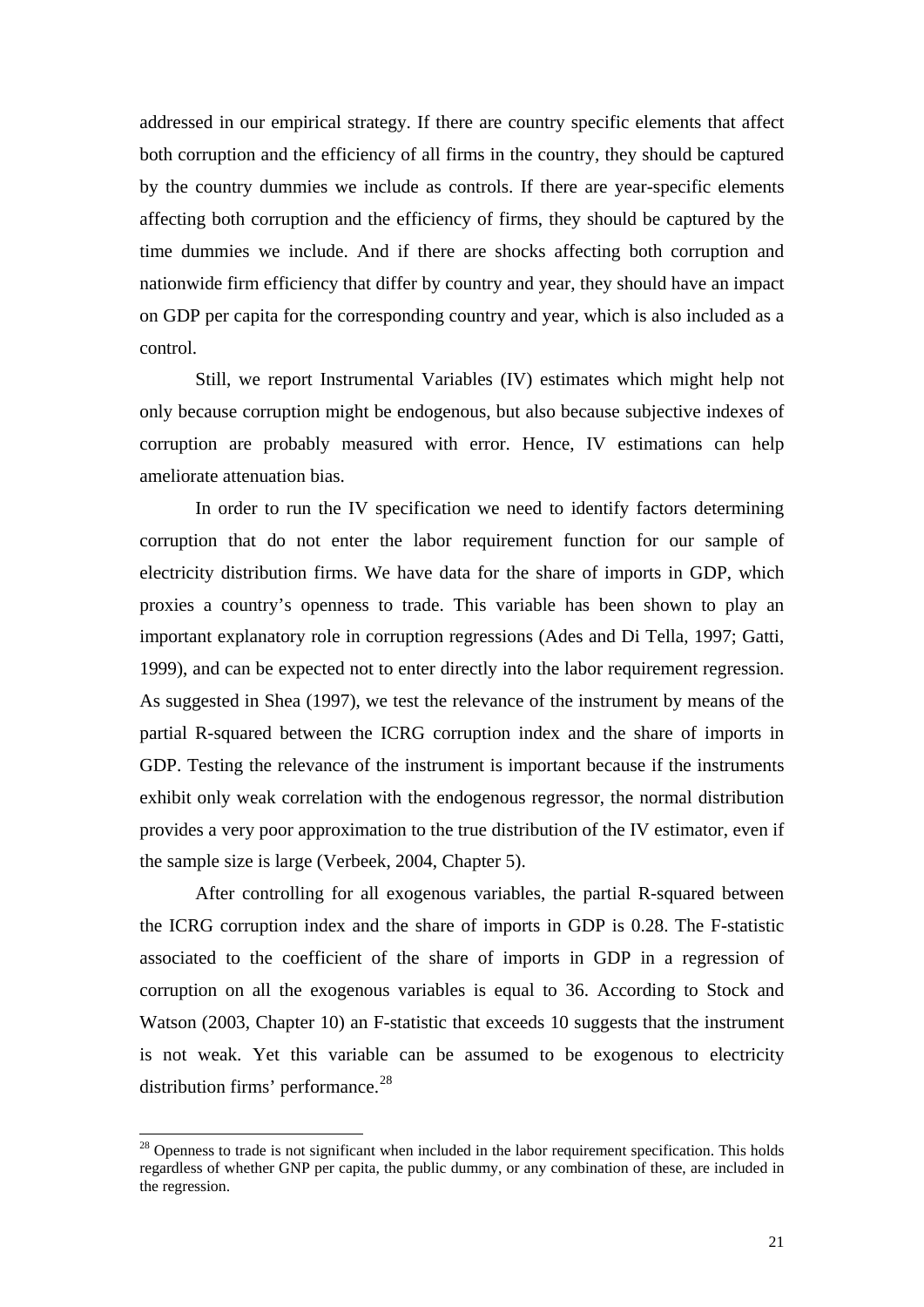Results from the IV specification are shown in columns (3) and (4) of Table 3. The coefficient on corruption remains negative and significant at the 5% level. Its value, however, is higher than in previous specifications suggesting that measurement error might be present in the corruption index.

We also test the hypothesis of exogeneity of the corruption measure by means of a version of the Hausman (1978) test proposed by Davidson and MacKinnon (1989), which consists in obtaining the residuals from a first-stage regression—a regression of corruption on all the exogenous variables—and then testing whether those residuals are significant in the original OLS equation of interest. If they are not significant, then exogeneity cannot be rejected. In the first-stage regression the coefficient on the instrument has the expected sign and is significant at the 1% level. Since the residuals corresponding to the first stage regression are not significant when included in the second stage regression—the p-value is 0.71—we cannot reject the hypothesis that country-level corruption is exogenous in our firm-level specification.

#### *C. Alternative corruption index*

We want to make sure our results are not an artifact of a particular measure of corruption. Therefore, we now report results using the Corruption Perceptions Index (CPI) provided by Transparency International (TI). This index captures the perceptions of business people, academics, and risk analysts. This index is less consistent than the one we have used so far, because it relies on different sources for different years. Therefore, the index is not strictly comparable along the years, which is important in a panel setting where the within country variation over time plays a key role. It is for this reason that we do not use the TI index as our main measure. However, because the TI index is a composite of a wide array of corruption measures, it would be reassuring if we could replicate our basic regressions and obtain somewhat similar results. The exercise would allay fears that our results may be an artifact of a corruption measure that is at odds with most other accepted measures.

The CPI ranges between ten (highly clean) and zero (highly corrupt). Since there are no data for the CPI in 1994, and there are also no data for the CPI of Costa Rica in 1995, Ecuador (1996), Panama (1995-1999), Paraguay (1995-1996 and 1999- 2000), Peru (1995-1996), and Uruguay (1995-1996 and 1999), the sample is reduced from 352 to 270 observations. The sample has now only 7 time periods (1995-2001), 12 countries (we lost the observations for Panama), and 78 firms (instead of the 80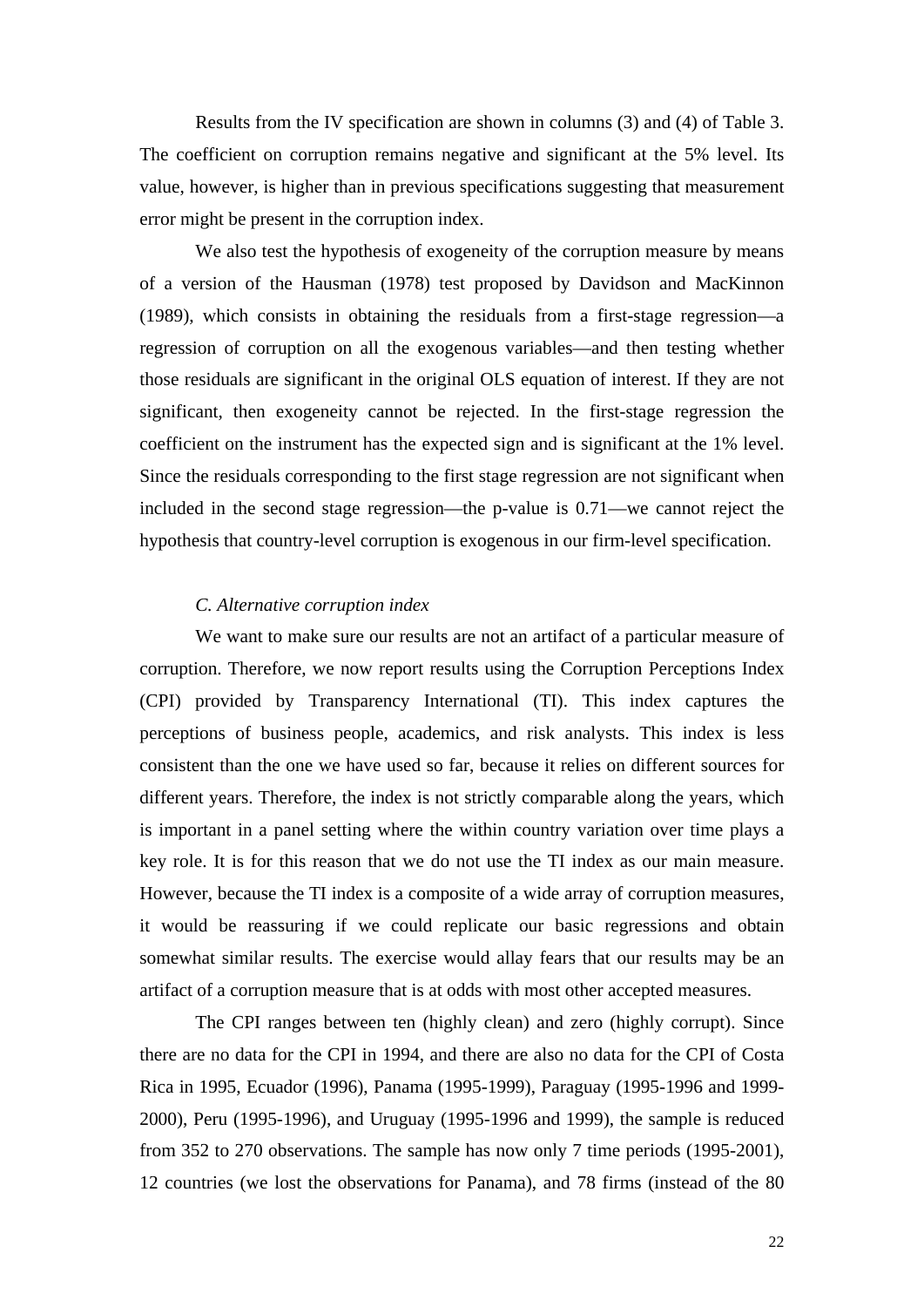firms used in the previous section). Summary statistics of the CPI are presented in Table 1. The simple correlation between the CPI and the ICRG index is 0.60, which already tells us that the main index we have used is highly correlated with the more widely sourced TI index.

OLS estimates of the average labor requirement function using the TI corruption measure are reported in columns (5) and (6) of Table 3. In the basic specification controlling for ownership type and development level, the coefficient on corruption is negative and significant at the 5% level, indicating that higher corruption has a negative impact on efficiency. The coefficient on the public dummy remains positive and significant at the 1% level, again suggesting that public firms are less efficient than private firms.<sup>[29](#page-23-0)</sup> When we add further controls for wages, law and order, inflation, and inflation variation the coefficient on corruption remains almost the same, although a higher standard error takes the p-value of the coefficient to 11%. It is noteworthy that none of the added controls are themselves significant.

The issues of intertemporal comparability of the TI index prevent us from reading too much into these results. Those issues notwithstanding, we believe that the exercise contained in this subsection can be seen to support our initial findings. The results using the TI index tend to go in the same direction as our initial results using the ICRG index, suggesting that the latter results were not an artifact of a particular corruption measure.

*D. Firm fixed effects.* Each of our previous specifications has established a negative association between corruption and efficiency when controlling for country fixed effects. These models assume that time invariant effects are uniform across firms within the same country. In Table 4 we replicate the estimates provided in Table 2, this time replacing country fixed effects with firm effects. In all models the coefficients on corruption and the public dummy keep their signs and remain statistically significant. In the firm effects specification the coefficient on corruption is smaller than reported in Table 2, but still economically relevant. This may reflect the fact that firms in the same country have different vulnerabilities to corruption.

Once firm effects are accounted for, inflation and inflation variation retain their (expected) sign and significance. However, the economic relevance of

1

<span id="page-23-0"></span> $29$  The coefficients on corruption and the public dummy are also highly significant when country dummies are not included in the regression model.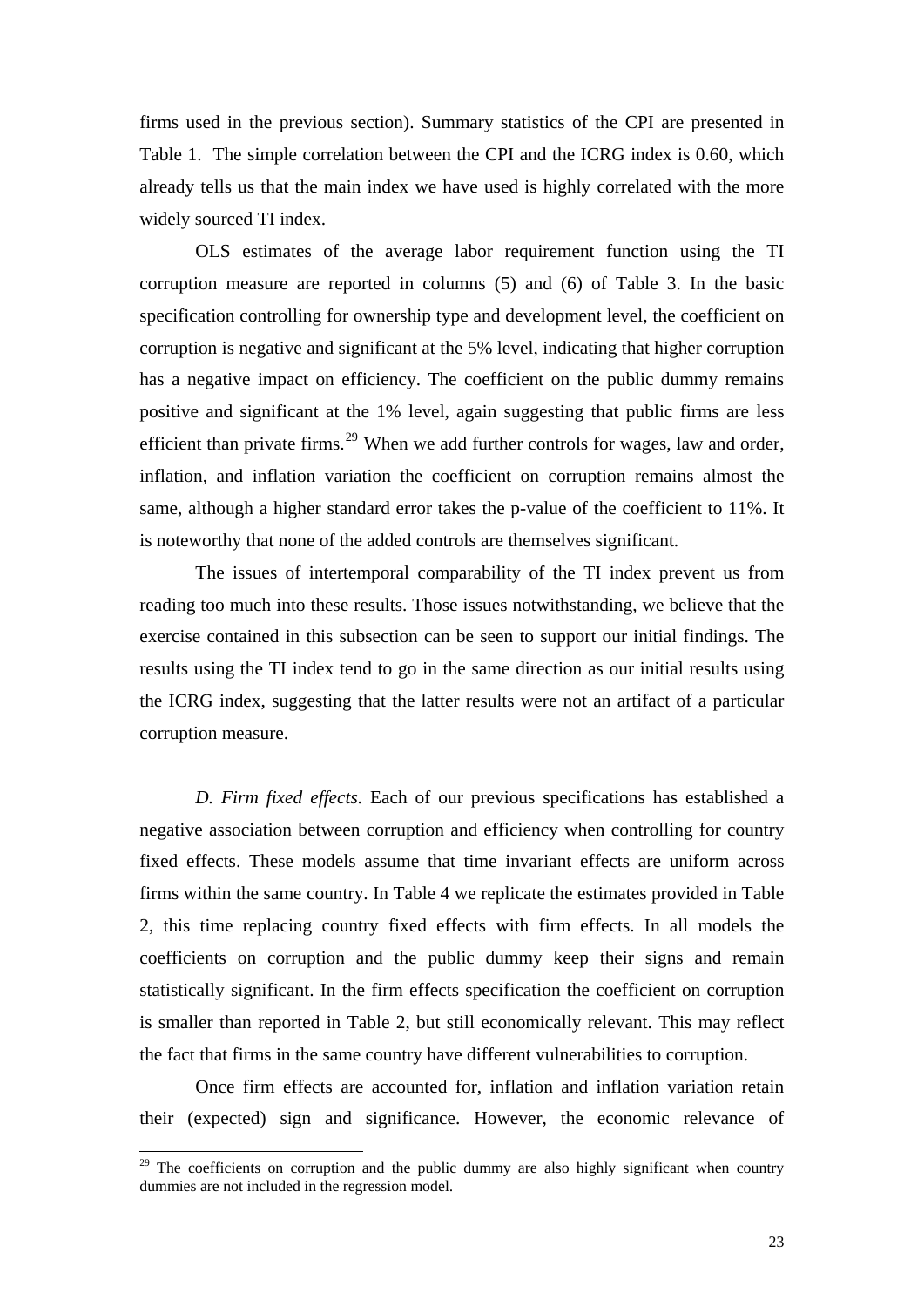macroeconomic instability appears tiny in comparison with that of corruption. Law and order, which was not significant in the specification with country fixed effects, becomes strongly significant, economically relevant, and has the expected sign: countries with less law and order have more inefficient firms. We believe it is noteworthy that corruption appears to play a separate role from that of variables capturing the general traits of the environment facing firms (law and order, macro instability), and that the effect of corruption is more robust across specifications.

#### *E. Quality of service*

-

Thus far, the only variable related to quality of service included in the model is energy losses. We could not systematically include other measures of quality of service in our model because there is not enough comparable data across countries. However, we are interested to know whether it is likely that the absence of data on quality of service may affect our estimate of corruption.

To do this, we take advantage of some information available for a widely used measure of quality of service: mean frequency of interruptions per customer (FC),

defined as  $FC = \frac{i=1}{i}$ *n i i Ca FC Cs*  $=\frac{i}{i}$ ∑ (where  $Ca_i$  is the number of customers affected by interruption  $i$ ,  $Cs$  is the total number of customers, and n is the total number of interruptions). Table 5 presents sample summary statistics, by country, for FC. $^{30}$  $^{30}$  $^{30}$ 

To address the potential impact on the corruption coefficient of the omission of quality of service variables from the model, we provide the simple correlation between corruption and FC. The correlation of the ICRG index of corruption with FC is equal to 0.12, a number that is not significantly different from zero; thus, we cannot reject the hypothesis that this measure for quality of service is orthogonal to the corruption variable and therefore that the coefficient of the latter should not be significantly biased due to the omission of FC from the model.<sup>[31](#page-24-1)</sup>

<span id="page-24-0"></span> $30$  In order to maximize the sample size, we include in Table 4 information on quality of service for some firms that were not in our original sample.

<span id="page-24-1"></span> $31$  We ran a regression adding FC to the model in column (2) in Table 2. The coefficient on corruption is negative and significant at the 20% level and the coefficient on the public dummy is positive and significant at the 1% level. These results, however, have to be interpreted with great care. Given that we have information on quality of service for some firms for which we do not have information on transformer capacity, we only have 83 observations when FC is included in the regression model.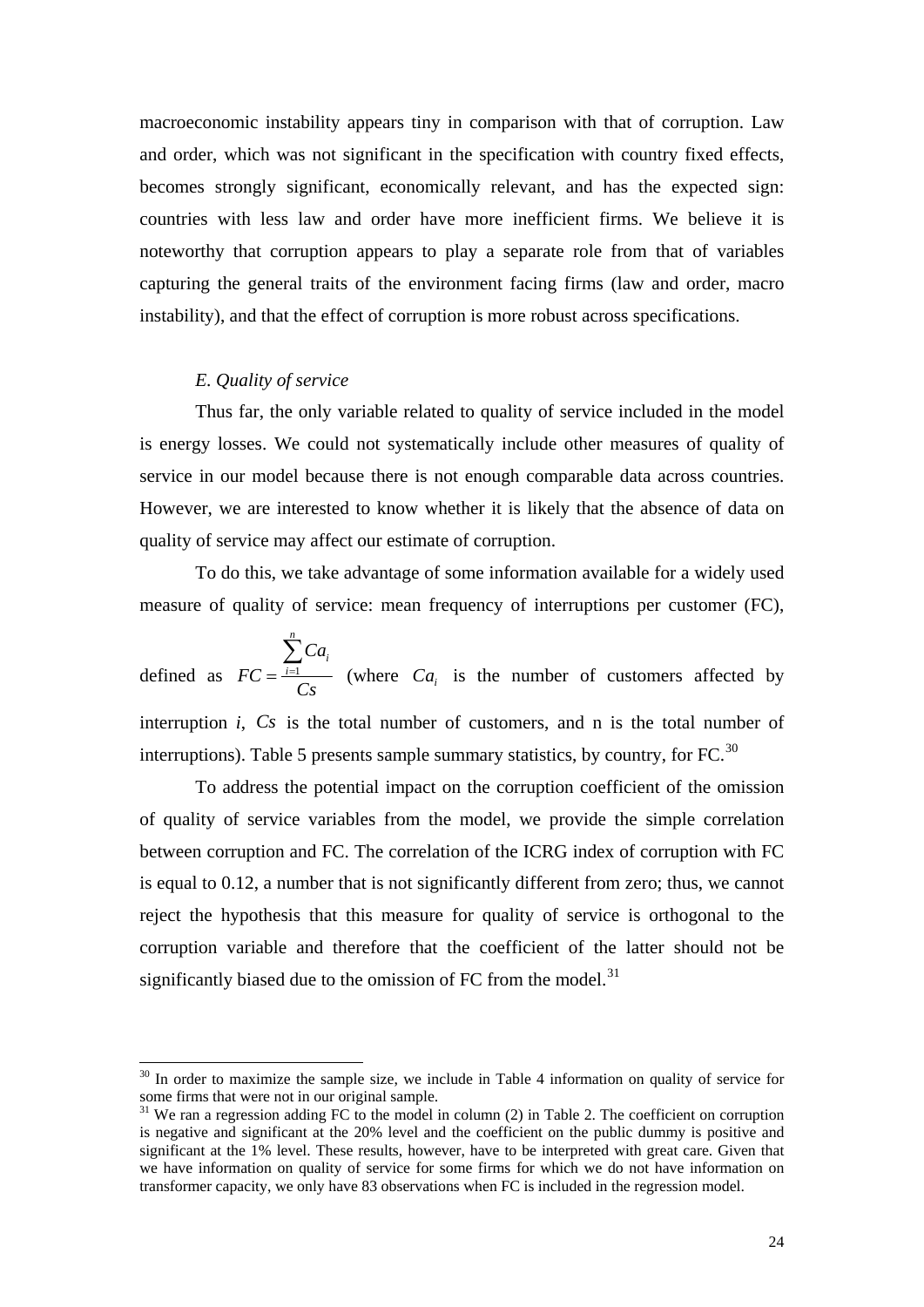## 7. Conclusions

We have presented what we believe is the first attempt at using firm-level data to test a theory of how corruption affects the technical efficiency of firms. We derived a testable hypothesis from a simple model in which corruption causes a diversion of managerial effort away from the supervision and coordination of the productive process. Firms then employ more factors in order to make up for the poorer coordination of their use, and this extra use of resources constitutes an inefficiency.

Our main finding is that corruption is strongly associated with inefficiency at the firm level in the sense that in more corrupt countries more labor is used to produce a given level of output. We also find that public firms are substantially less efficient in their use of labor than private firms. The estimated effects are large in economic terms.

The association we identify between corruption and firm efficiency is robust. To deal with problems of omitted variable bias we controlled for GNP per capita, time effects, country or firm effects, as well as a set of country-specific time-varying regressors. This set includes measures of prevailing wages, law and order prevalence, and macroeconomic instability. The association between corruption and inefficiency remains significant in the presence of all of these variables, which are particularly significant in the firm fixed effects specification. Inflation, inflation variation, and deficiencies in law and order appear themselves to be associated with greater inefficiency, but their inclusion does not affect the significance of corruption. This is interesting because it suggests that corruption plays a separate role that is distinct from the impact of an unstable or insecure environment. Of all factors varying by country and time that we analyze, corruption is the one that is invariably significant and economically relevant across specifications, which we believe is noteworthy. The effect of corruption remains significant when taking into account problems like firm size heterogeneity and energy theft.

We use national level data on corruption while efficiency is tied to inputoutput data at the firm level from a single industry. When combined with our set of controls, the type of data we have used makes it unlikely that an endogeneity bias is present in our estimate of how corruption affects firm efficiency. Still, because of any remaining concerns with endogeneity, as well as concerns with attenuation bias, we used a standard instrument for corruption, namely openness to trade as proxied by the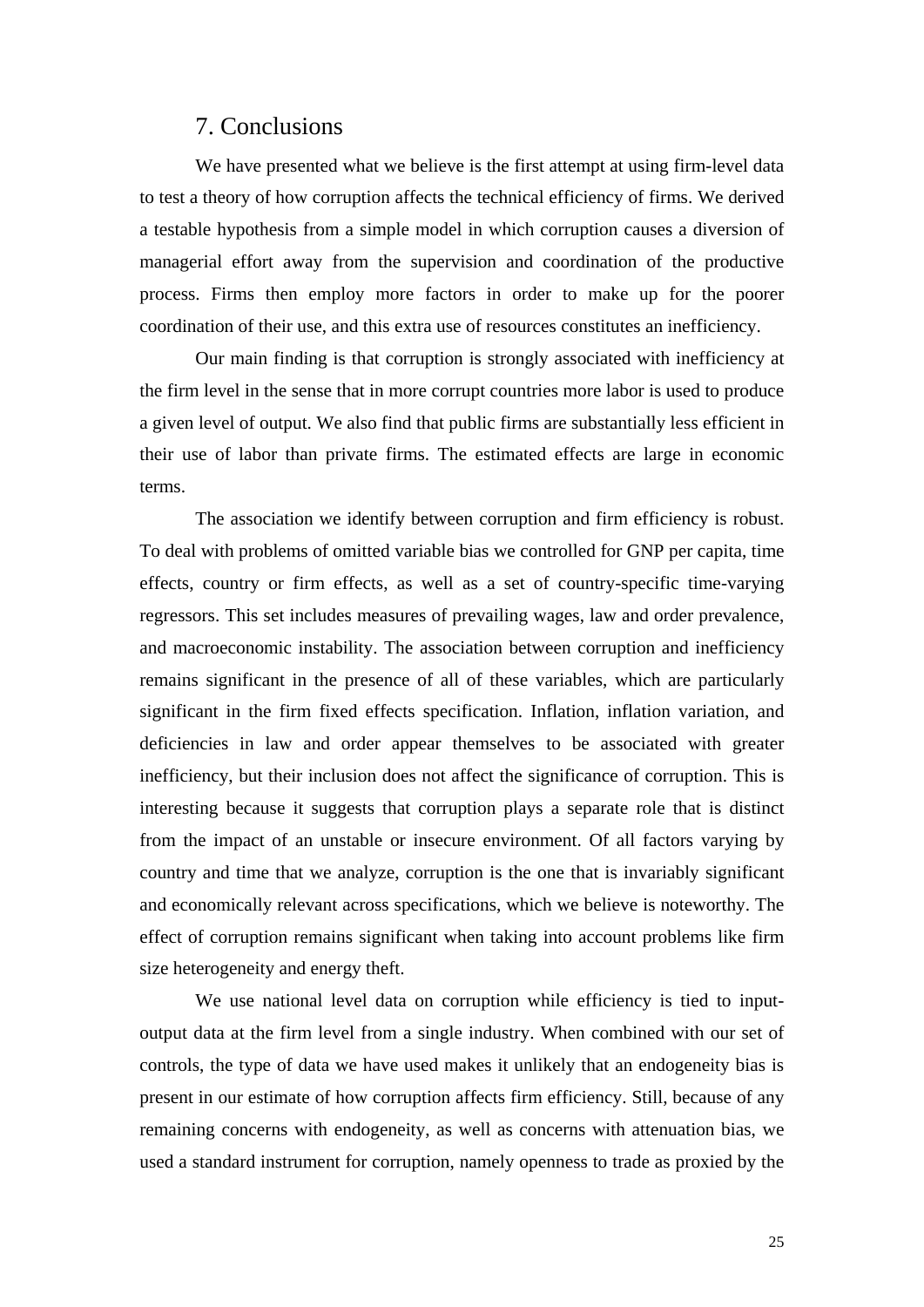ratio of imports to GDP. We found that the instrumental variable estimate of the effect of corruption on efficiency is significant.

In order to check our focus on labor use, we investigated the effects of corruption using a measure of efficiency based on operation and maintenance expenditures. We found that public firms do not appear to be less efficient, while they appeared so in term of labor use. This divergence might reflect differences in subcontracting practices across private and public firms. However, corruption is significantly associated with inefficiency for all firms. Although the use of countrylevel corruption indices may not be as desirable as having firm-level data on how corrupt is the environment facing firms, we believe the stability of our findings is noteworthy, as is the external validity of a study on a continental scale.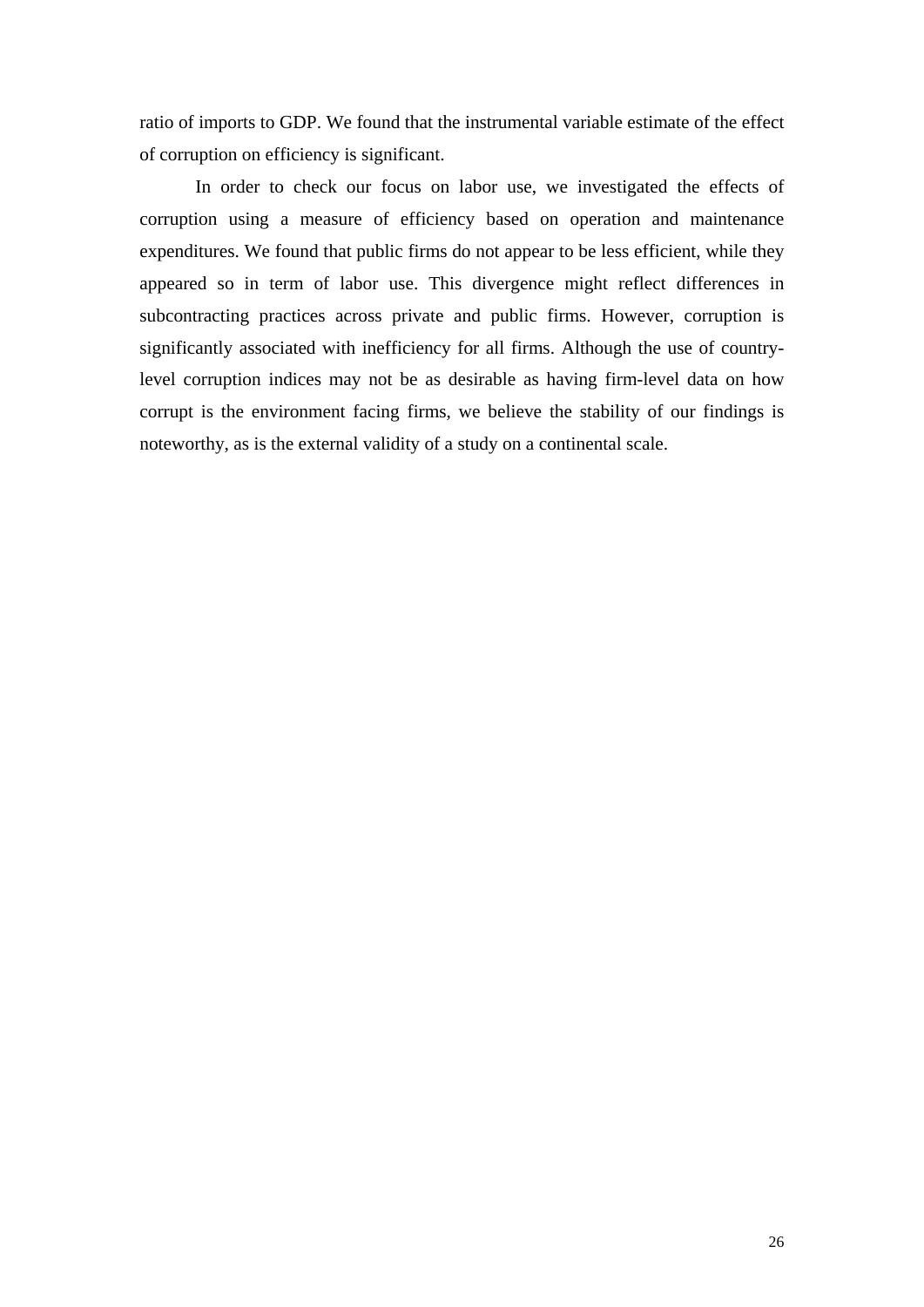# Appendix

*Second order conditions for the manager's problem.* The Hessian matrix has typical element  $a_{ij}$  in row *i* and column *j*. The sufficient second order condition for a maximum states that the principal minors should have the following signs,  $|H_1| = a_{11} \le 0$ ,  $|H| = a_{11} a_{22} a_{21} a_{12} > 0$ . In our model, the elements of the Hessian are:

$$
a_{11} = p_{e_{p}e_{p}} \overline{Q} - \psi_{ee} < 0, \ a_{12} = a_{21} = \psi_{ee} \frac{dA^{-1}}{d(.)} \frac{\overline{Q}f_{1}}{f^{2}} > 0,
$$

and

$$
a_{22} = -\psi_{ee} \left[ \frac{dA^{-1}}{d(.)} \frac{\overline{Q}f_l}{f^2} \right]^2 - \psi_e \frac{d^2A^{-1}}{d(.)^2} \left[ \frac{\overline{Q}f_l}{f^2} \right]^2 + \psi_e \frac{dA^{-1}}{d(.)} \overline{Q} \frac{(f_{ll}f^2 - 2f_l^2f)}{f^4} < 0.
$$

The first principal minor is then clearly negative. The second can be seen to be positive:

$$
|H| = p_{e_{p}e_{p}} \overline{Q} a_{22} - \psi_{ee} \left[ a_{22} + \psi_{ee} \left[ \frac{dA^{-1}}{d(.)} \frac{\overline{Q} f_{l}}{f^{2}} \right]^{2} \right] > 0.
$$

*Proof of Proposition 1.* The first order conditions to problem (3) satisfy the conditions for the implicit function theorem. Then the comparative static effects of *c* on  $e_p^*$ , and  $l^*$  can be written as,

$$
\frac{de_p^*}{dc} = \frac{b_1a_{22} - a_{12}b_2}{|H|}
$$

$$
\frac{dl^*}{dc} = \frac{-b_1a_{21} + b_2a_{11}}{|H|},
$$

where  $b_1 = -p_{e_0} \overline{Q}$  <0 and  $b_2 = 0$  capture the direct effects of corruption on the first order conditions for *ep* and *l* respectively. We then obtain,

$$
\frac{de_{p}^{*}}{dc} = \frac{b_{1}a_{22}}{|H|} > 0 \text{ and } \frac{dl^{*}}{dc} = \frac{-b_{1}a_{21}}{|H|} > 0,
$$

which in turn implies  $\frac{de_s^*}{1}$  < 0 *dc*  $< 0$ , concluding the proof.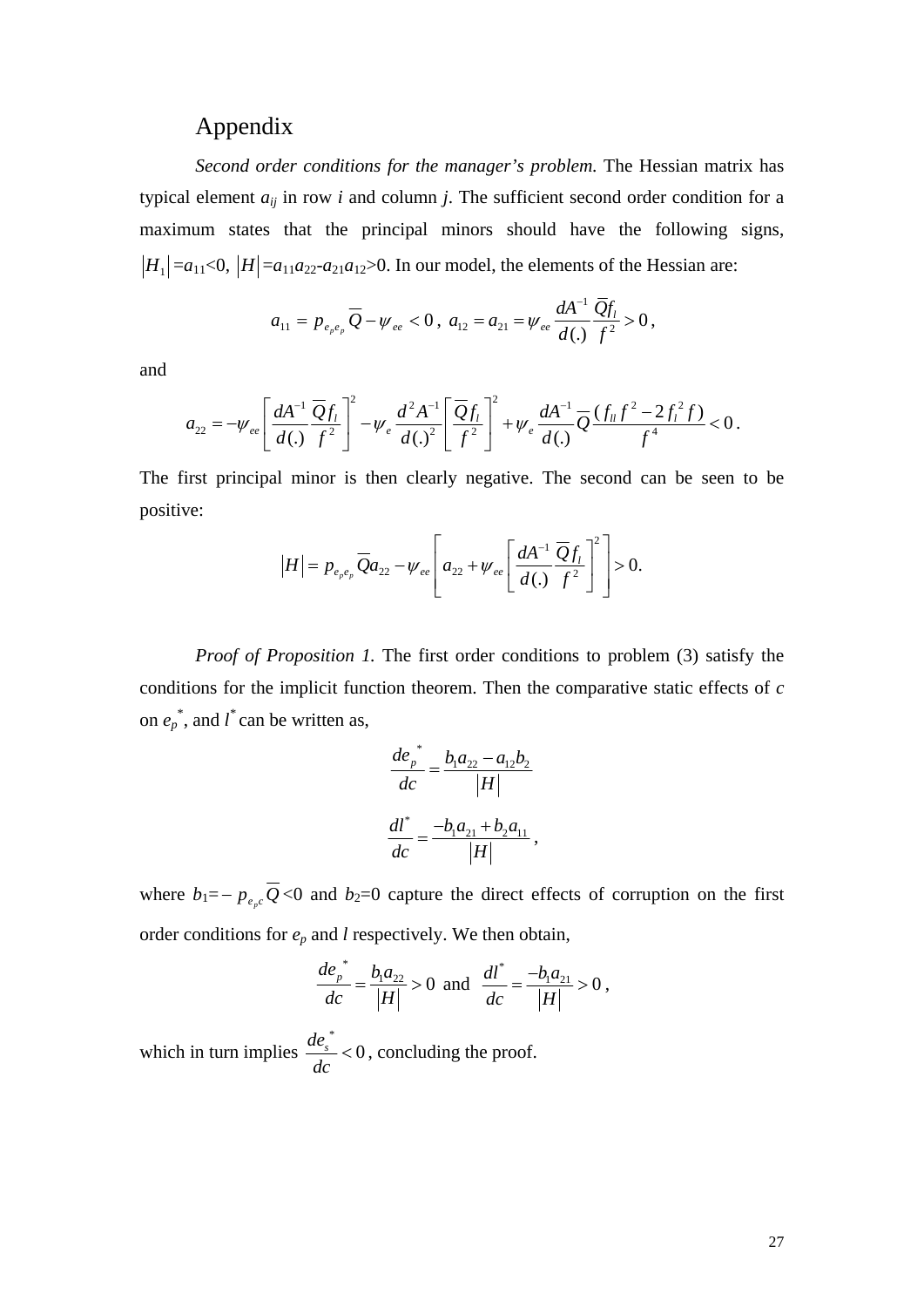## References

- Acemoglu, D., S. Johnson, and J. Robinson. "The Colonial Origins of Comparative Development: An Empirical Investigation." *American Economic Review*, 2001, 91 (5), 1369-1401.
- Ades, A. and R. Di Tella. "National Champions and Corruption: Some Unpleasant Interventionist Arithmetic." *Economic Journal*, 1997, 107 (443), 1023-42.
- Bagdadiouglu, N., C. Waddams Price, and T. Weyman-Jones. "Efficiency and Ownership in Electricity Distribution: A Non-Parametric Model of the Turkish Experience." *Energy Economics*, 1996, 18 (1-2), 1-23.
- Clarke, G. and L. Xu. "Ownership, Competition, and Corruption: Bribe Takers versus Bribe Payers." *Journal of Public Economics*, 2004, 88 (9-10), 2067-2097.
- Davidson, R. and J. MacKinnon. "Testing for Consistency using Artificial Regressions." *Econometric Theory*, 1989, 5, 363-384.
- Di Tella, R. and E. Schargrodsky. "The Role of Wages and Auditing During a Crackdown on Corruption in the City of Buenos Aires." *Journal of Law and Economics*, 2003, 46 (1), 269-292.
- Diewert, E. "Functional Forms for Revenue and Factor Requirements Functions." *International Economic Review*, 1974, 15 (1), 119-130.
- DTe. "Choice of Model and Availability of Data for the Efficiency Analysis of Dutch Network and Supply Businesses in the Electricity Sector." Background Report, Netherlands Electricity Regulatory Service, February 2000.
- El-Gamal, M. and H. Inanoglu. "Inefficiency and Heterogeneity in Turkish Banking: 1990-2000." *Journal of Applied Econometrics* 20 (2005), 641-664.
- Fischer, R. and P. Serra. "Regulating the Electricity Sector in Latin America." *Economia*, Fall 2000, 155-218.
- Fisman, R. "Estimating the Value of Political Connections," *American Economic Review,* 2001, 91(4), 1095-1102.
- Førsund, F. and S. Kittelsen. "Productivity Development of Norwegian Electricity Distribution Utilities." *Resource and Energy Economics*, 1998, 20 (3), 207- 224.
- Gatti, R. "Explaining Corruption: Are Open Countries Less Corrupt?" Mimeo, World Bank, 1999.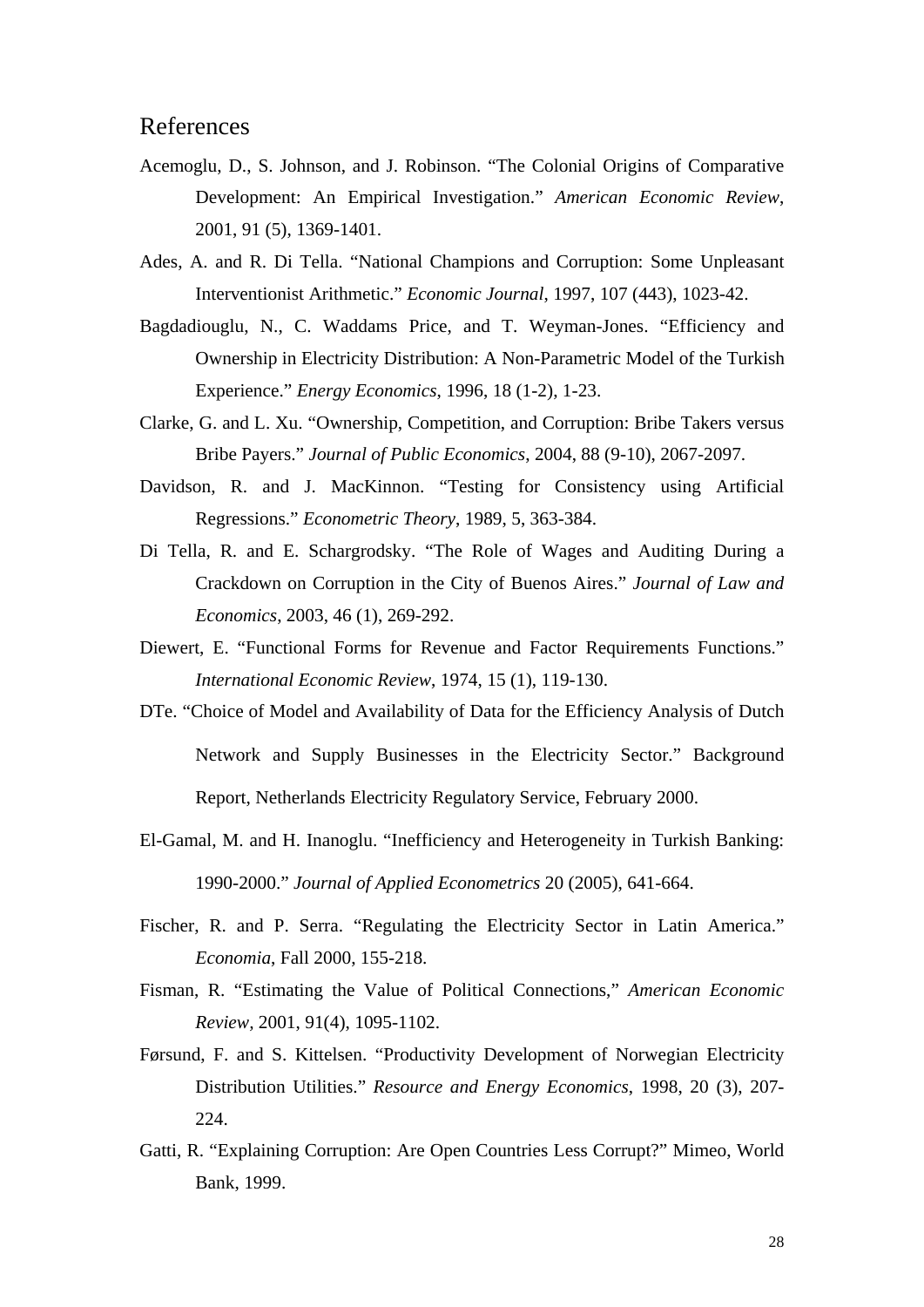- Greene, J. "Reconsidering Heterogeneity in Panel Data Estimators of the Stochastic Frontier Model." *Journal of Econometrics* 126 (2005), 269-303.
- Hattori, T. "Relative Performance of U.S. and Japanese Electricity Distribution: An Application of Stochastic Frontier Analysis." *Journal of Productivity Analysis*, 2002, 18, 269-284.
- Hausman, J. "Specification Tests in Econometrics." *Econometrica*, 1978, 46 (6), 1251-1272.
- Jamasb, T., and M. Pollitt. "International Benchmarking and Yardstick Regulation: An Application to European Electricity utilities." DAE Working Paper No.01/15, Department of Applied Economics, University of Cambridge, 2001.
- Khwaja, A. and A. Mian. "Do Lenders Favor Politically Connected Firms? Rent provision in an Emerging Financial Market." *Quarterly Journal of Economics* 120(4), 1371-1411.
- Knack, S. and P. Keefer. "Institutions and Economic Performance: Cross-Country Tests using Alternative Institutional Measures." *Economics and Politics*, 1995, 7 (3), 207-227.
- Knittel, C. "Alternative Regulatory Methods and Firm Efficiency: Stochastic Frontier Evidence from the U.S. Electricity Industry." *The Review of Economics and Statistics*, 2002, 84 (3), 530-540.
- Krueger, A. "The Political Economy of the Rent Seeking Society." *American Economic Review*, 1974, 64(3), 291-303.
- Kumbhakar, S. and C.A. Knox Lovell. *Stochastic Frontier Analysis*. Cambridge University Press, 2000.
- Kumbhakar, S. and L. Hjalmarsson. "Labour-Use Efficiency in Swedish Social Insurance Offices." Journal of Applied Econometrics, 1995, 10 (1), 33-47.
- Kumbhakar, S. and L. Hjalmarsson. "Relative Performance of Public and Private Ownership under Yardstick Competition: Electricity Retail Distribution." *European Economic Review*, 1998, 42 (1), 97-122.
- La Porta, R., F. Lopez de Silanes, A. Shleifer, and R. Vishny. "Law and Finance." *Journal of Political Economy*, 1998, 106 (6), 1113-1155.
- Laffont, J.-J. and D. Martimort. "Separation of Regulators Against Collusive Behavior." *Rand Journal of Economics*, 1999, 30 (2), 232-262.
- Laffont, J.-J. and J. Tirole. *A Theory of Incentives in Procurement and Regulation*. MIT Press, 1993.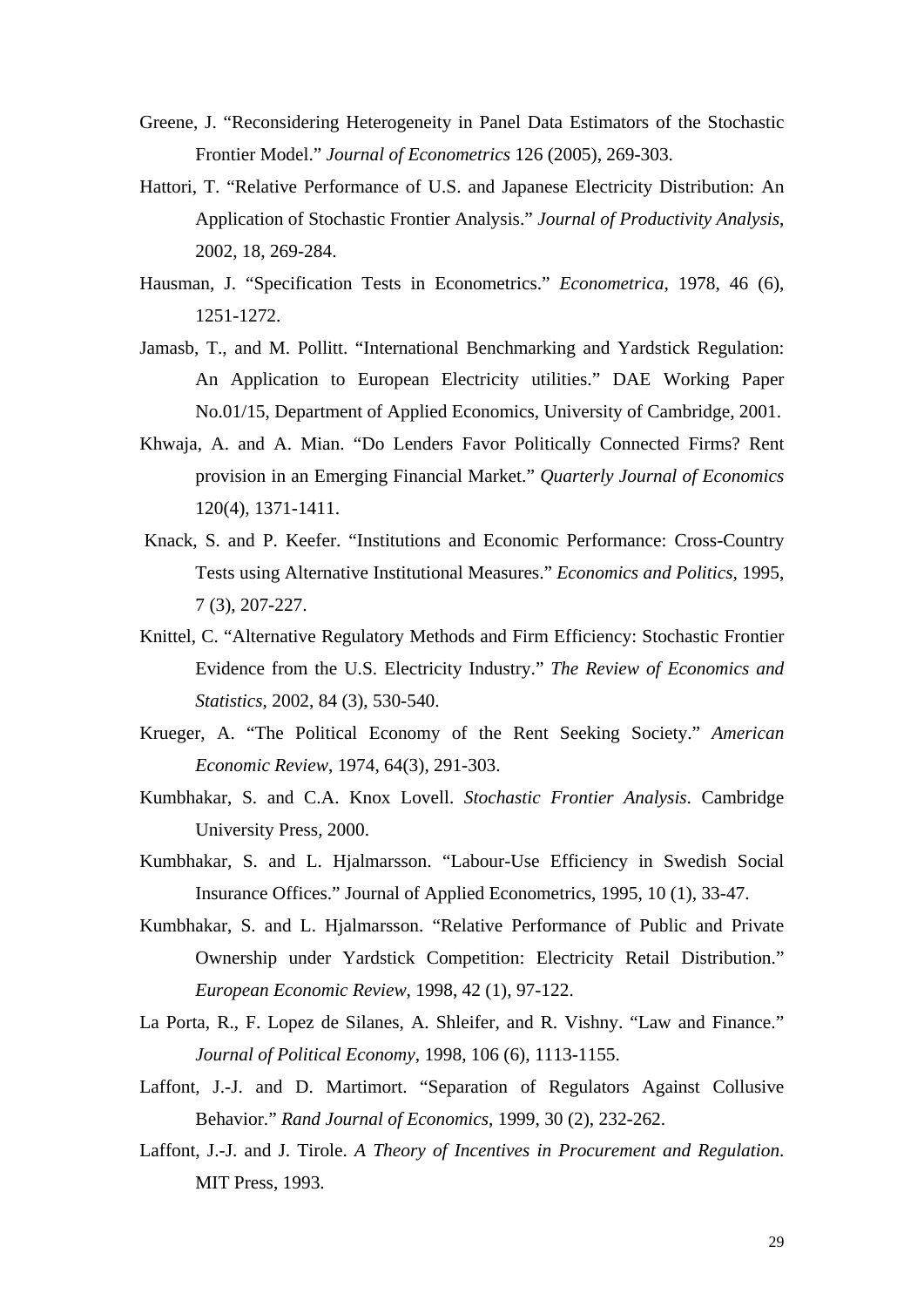Lambsdorff, J. "How Corruption Affects Productivity." *Kyklos* 2003, 56(4), 457-74.

- Mauro, P. "Corruption and Growth." *Quarterly Journal of Economics*, 1995, 110 (3), 681-712.
- Morrison-Paul, C., W. Johnston, and G. Frengley. "Efficiency in New Zealand Sheep and Beef Farming: The Impacts of Regulatory Reform." *The Review of Economics and Statistics*, 2000, 82 (2), 325-337.
- Neuberg, L. "Two Issues in the Municipal Ownership of Electric Power Distribution Systems." *Bell Journal of Economics*, 1977, 8 (1), 303-323.
- Orea, L. and S. Kumbhakar. "Efficiency Measurement Using a Latent Class Stochastic Frontier Model." *Empirical Economics* 2004, 29, 169-183.
- Rudnick, H. "Restructuring in South America Successes and Failures." *Power Economics Restructuring Review*, June 1998, 37-39.
- Rudnick, H. and J. Zolezzi. "Electric Sector Deregulation and Restructuring in Latin America: Lessons to be Learnt and Possible Ways Forward." *IEE Proceedings*, 2001, 148 (2), 180-184.
- Shea, J. "Instrument Relevance in Multivariate Linear Models: A Simple Measure." *The review of Economics and Statistics*, 1997, 79 (2), 348-352.
- Stock, J. and M. Watson. *Introduction to Econometrics*. Addison-Wesley, Boston, 2003.
- Svensson, J. "Who Must Pay Bribes and How Much? Evidence from a Cross Section of Firms." *The Quarterly Journal of Economics* 118(1), 2003, 207-30.

Verbeek, M. *A Guide to Modern Econometrics*. John Wiley & Sons, 2004.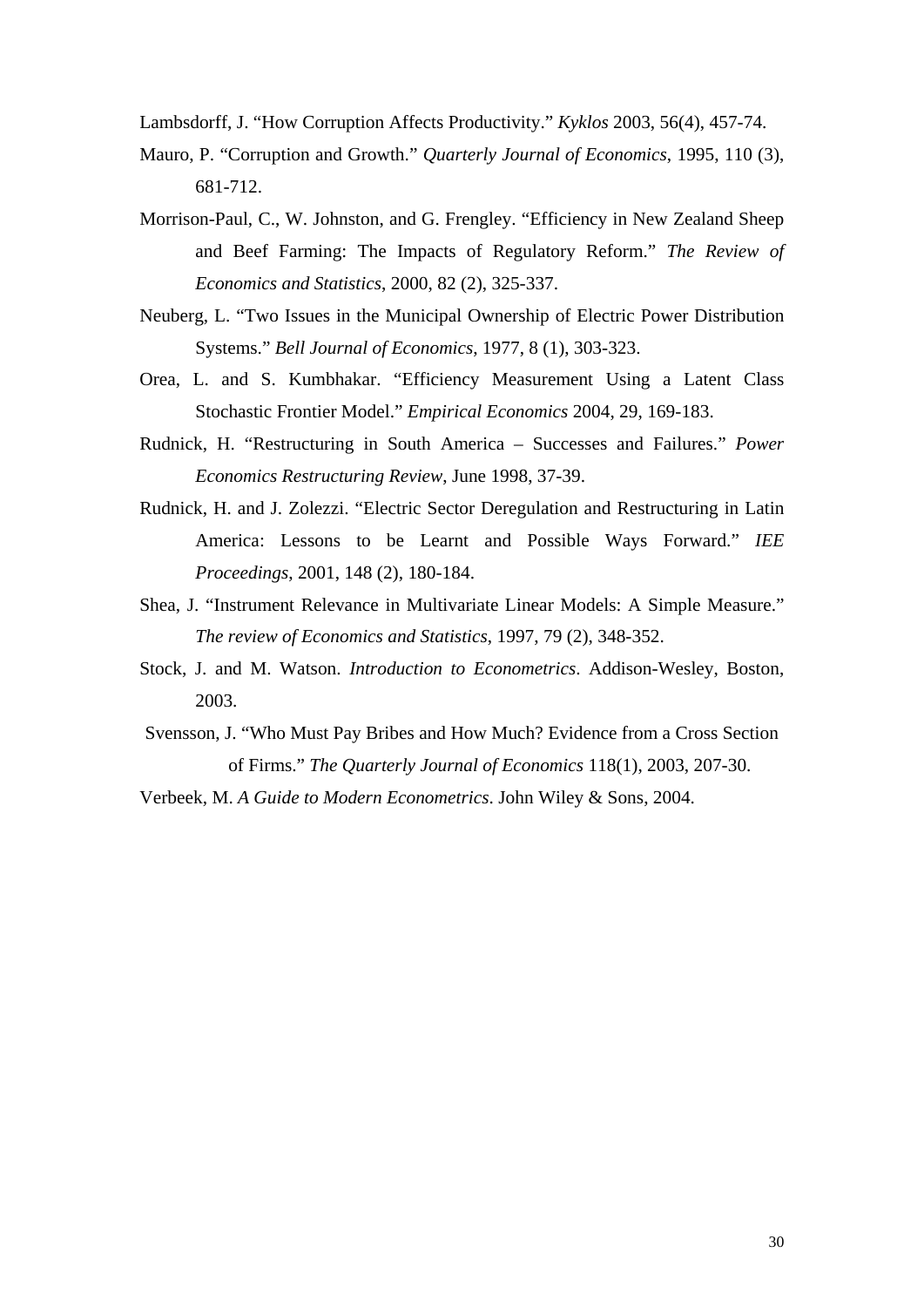| <b>Table 1: Summary Statistics</b>  |                   |                 |                   |                   |
|-------------------------------------|-------------------|-----------------|-------------------|-------------------|
| <b>Inputs and Outputs</b>           | Mean              | <b>Standard</b> | Maximum           | Minimum           |
|                                     |                   | deviation       |                   |                   |
| Number of employees                 | $\overline{2151}$ | 5929            | 41063             | $\overline{95}$   |
| Sales (in GWh)                      | 5962              | 21628           | 175498            | 61                |
| Number of customers                 | 868290            | 2592453         | 19760000          | 17782             |
| Service area (in $km^2$ )           | 107558            | 302328          | 1889910           | 78                |
| Distribution lines (in km)          | 29748             | 89861           | 595170            | 380               |
| Transformer capacity (in MVA)       |                   |                 |                   |                   |
| (Number of observations = $352$ )   | 1790              | 4475            | 33078             | 38                |
| O&M expenses (000 US Dollars, PPP)  |                   |                 |                   |                   |
| (Number of observations $= 210$ )   | 154628            | 251376          | 1833086           | 695               |
| <b>International Country Risk</b>   | Mean              | <b>Standard</b> | Maximum           | Minimum           |
| <b>Guide Corruption Index</b>       |                   | deviation       |                   |                   |
| Argentina                           | 2.69              | 0.46            | 3.00              | 2.00              |
| Bolivia                             | 2.88              | 0.35            | 3.00              | 2.00              |
| <b>Brazil</b>                       | 2.88              | 0.35            | 3.00              | 2.00              |
| Chile                               | 3.75              | 0.46            | 4.00              | 3.00              |
| Colombia                            | 2.13              | 0.64            | 3.00              | 1.00              |
| Costa Rica                          | 4.75              | 0.71            | 5.00              | 3.00              |
| Ecuador                             | 2.94              | 0.68            | 4.00              | 1.50              |
| Mexico                              | 2.75              | 0.71            | 4.00              | 2.00              |
| Panama                              | 2.00              | 0.00            | 2.00              | 2.00              |
| Paraguay                            | 1.88              | 0.35            | 2.00              | 1.00              |
| Peru                                | 3.00              | 0.53            | 4.00              | 2.00              |
| Uruguay                             | 3.00              | 0.00            | 3.00              | 3.00              |
| Venezuela                           | 2.88              | 0.35            | 3.00              | 2.00              |
| Full Sample                         | 2.88              | 0.85            | $\overline{5.00}$ | $\overline{1.00}$ |
| <b>Corruption Perception Index-</b> | Mean              | <b>Standard</b> | Maximum           | Minimum           |
| <b>Transparency International</b>   |                   | deviation       |                   |                   |
| Argentina                           | 3.41              | 0.80            | 5.24              | 2.80              |
| Bolivia                             | 2.52              | 0.50            | 3.40              | 2.00              |
| <b>Brazil</b>                       | 3.65              | 0.54            | 4.10              | 2.70              |
| Chile                               | 7.11              | 0.59            | 7.94              | 6.05              |
| Colombia                            | 3.01              | 0.60            | 3.80              | 2.20              |
| Costa Rica                          | 5.26              | 0.74            | 6.45              | 4.50              |
| Ecuador                             | 2.50              | 0.36            | 3.19              | 2.20              |
| Mexico                              | 3.31              | 0.31            | 3.70              | 2.66              |
| Panama                              | 3.35              | 0.49            | 3.70              | 3.00              |
| Paraguay                            | 1.73              | 0.25            | 2.00              | 1.50              |
| Peru                                | 4.30              | 0.23            | 4.50              | 4.00              |
| Uruguay                             | 4.73              | 0.43            | 5.10              | 4.30              |
| Venezuela                           | 2.60              | 0.17            | 2.80              | 2.30              |
| Full Sample                         | 3.72              | 1.49            | 7.94              | 1.50              |

## Note: all data correspond to December of each year.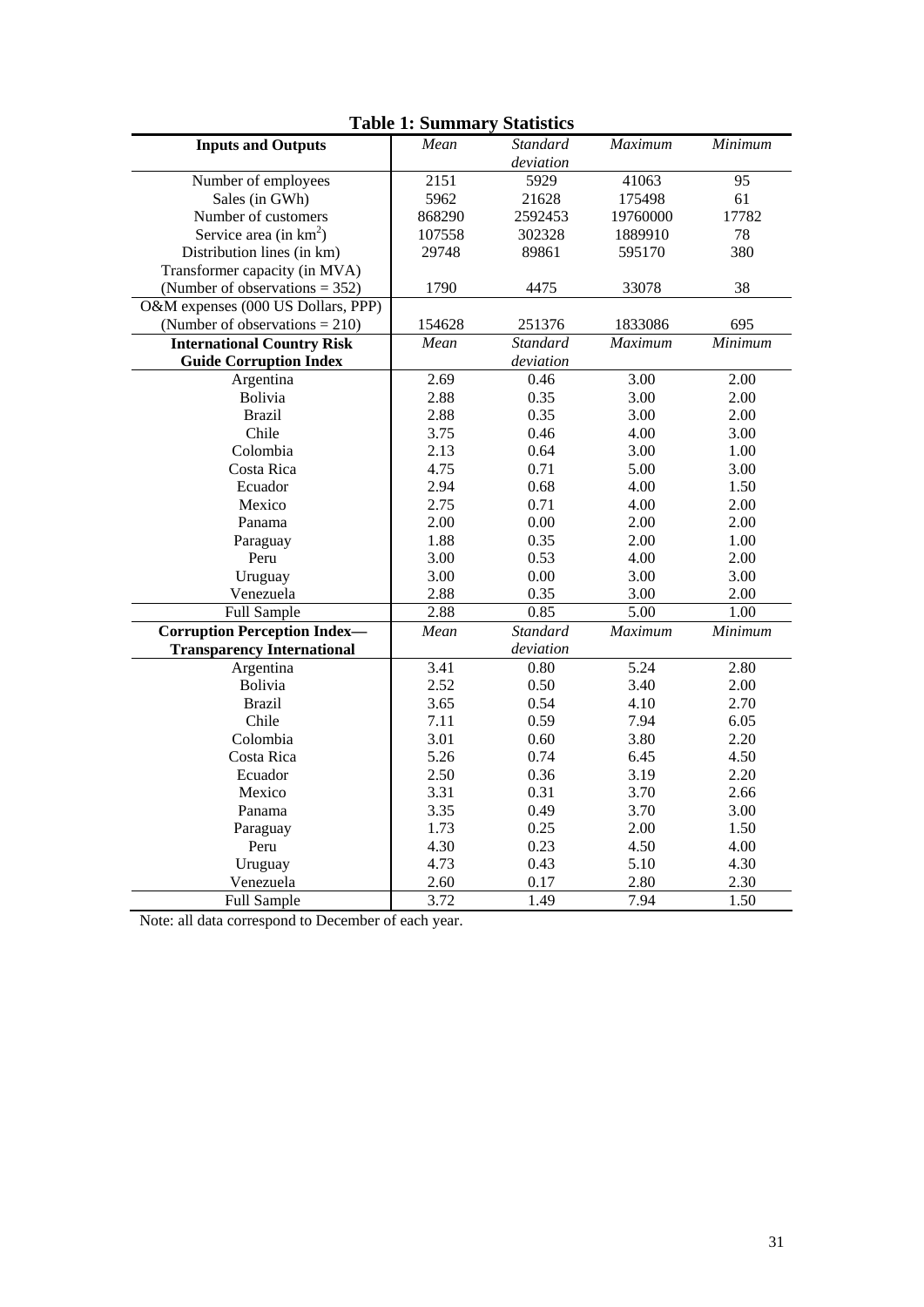|                       | Dependent variable: number of employees, in logs |             |              |               |
|-----------------------|--------------------------------------------------|-------------|--------------|---------------|
| Variable              | (1)                                              | (2)         | (3)          | (4)           |
| Corruption            | $-0.096***$                                      | $-0.091***$ | $-0.095***$  | $-0.114***$   |
|                       | [0.019]                                          | [0.018]     | [0.018]      | [0.024]       |
| Public dummy          | $0.415***$                                       | $0.410***$  | $0.414***$   | $0.370***$    |
|                       | [0.088]                                          | [0.091]     | [0.092]      | [0.094]       |
| $Ln(GNP)$ per capita) |                                                  | $-0.137$    | $-0.111$     | $-0.061$      |
|                       |                                                  | [0.090]     | [0.090]      | [0.089]       |
| Ln (Wages)            |                                                  |             | 0.152        | 0.418         |
|                       |                                                  |             | [0.218]      | [0.274]       |
| Ln (Law and order)    |                                                  |             | $-0.116$     | $-0.099$      |
|                       |                                                  |             | [0.091]      | [0.105]       |
| Inflation             |                                                  |             | $0.00014***$ | $0.00015***$  |
|                       |                                                  |             | [0.00002]    | [0.00003]     |
| Inflation variation   |                                                  |             | $0.00007**$  | $0.00008$ *** |
|                       |                                                  |             | [0.00003]    | [0.00003]     |
| Time dummies          | Yes                                              | Yes         | Yes          | Yes           |
| Country dummies       | <b>Yes</b>                                       | Yes         | Yes          | Yes           |
| R-Squared             | 0.95                                             | 0.95        | 0.95         | 0.96          |
| Number of firms       | 80                                               | 80          | 80           | 78            |
| <b>Observations</b>   | 352                                              | 352         | 352          | 340           |

**Table 2: Estimates of Labor Requirement Function** 

Notes: Country-year clustered standard errors are shown in brackets.

In the model in column (4) Ln (Sales) was replaced by Ln (sales + network losses).

In all cases we are estimating a translog labor requirement function using Ordinary Least Squares. To save space, technological parameters of the translog function are not shown. In all models, the Cobb-Douglas specification is rejected against a translog, at the 1% level.

A higher index for corruption implies that the country level of corruption is lower.

\*Significant at the 10% level; \*\*Significant at the 5% level; \*\*\*Significant at the 1% level.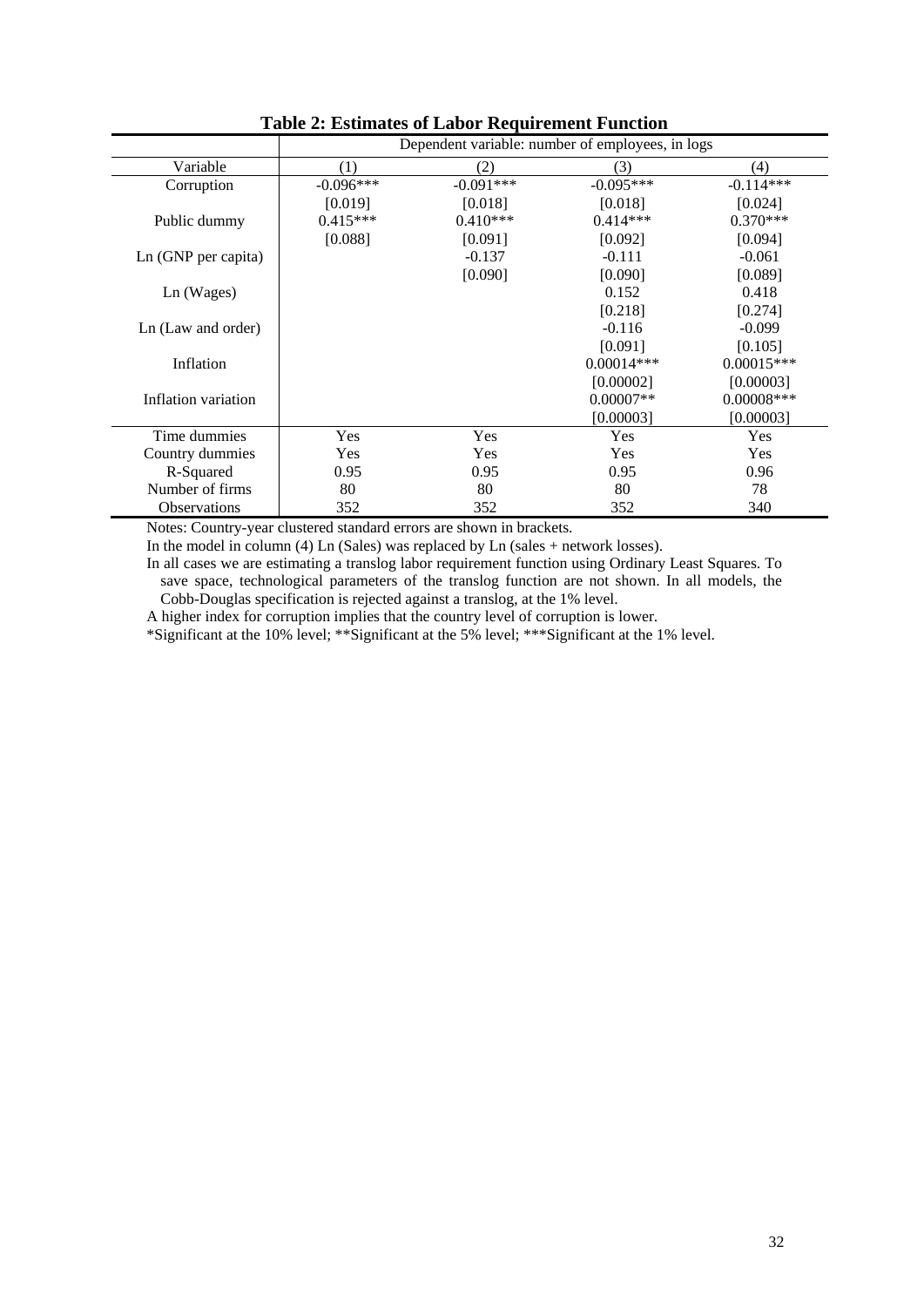|                     | Dependent Variable: O&M, in<br>logs |           | Dependent Variable: Number of employees, in logs |                               |            |            |  |
|---------------------|-------------------------------------|-----------|--------------------------------------------------|-------------------------------|------------|------------|--|
| Variable            | (1)                                 | (2)       | (3)                                              | (4)                           | (5)        | (6)        |  |
|                     |                                     | O&M       |                                                  | <b>Instrumental Variables</b> |            | TI Index   |  |
| Corruption          | $-0.256*$                           | $-0.252*$ | $-0.129**$                                       | $-0.145**$                    | $-0.041**$ | $-0.039$   |  |
|                     | [0.130]                             | [0.130]   | [0.065]                                          | [0.062]                       | [0.017]    | [0.024]    |  |
| Public dummy        | $-0.029$                            | $-0.039$  | $0.410***$                                       | $0.413***$                    | $0.534***$ | $0.537***$ |  |
|                     | [0.164]                             | [0.155]   | [0.091]                                          | [0.092]                       | [0.082]    | [0.083]    |  |
| Ln (GNP per capita) | $0.890**$                           | $0.753*$  | $-0.120$                                         | $-0.082$                      | $-0.100$   | $-0.135$   |  |
|                     | [0.397]                             | [0.391]   | [0.096]                                          | [0.098]                       | [0.126]    | [0.104]    |  |
| Ln (Wages)          |                                     | 0.308     |                                                  | 0.200                         |            | $-0.192$   |  |
|                     |                                     | [1.122]   |                                                  | [0.242]                       |            | [0.353]    |  |
| Ln (Law and order)  |                                     | 0.990     |                                                  | $-0.174$                      |            | 0.184      |  |
|                     |                                     | [0.605]   |                                                  | [0.135]                       |            | [0.133]    |  |
| Inflation           |                                     | 0.003     |                                                  | $0.00015***$                  |            | $-0.0016$  |  |
|                     |                                     | [0.004]   |                                                  | [0.00003]                     |            | [0.0018]   |  |
| Inflation variation |                                     | 0.00001   |                                                  | $0.00008**$                   |            | 0.00003    |  |
|                     |                                     | [0.0001]  |                                                  | [0.00003]                     |            | [0.00004]  |  |
| Time dummies        | Yes                                 | Yes       | Yes                                              | Yes                           | Yes        | Yes        |  |
| Country dummies     | Yes                                 | Yes       | Yes                                              | Yes                           | Yes        | Yes        |  |
| R-Squared           | 0.90                                | 0.90      | 0.95                                             | 0.95                          | 0.96       | 0.96       |  |
| Number of firms     | 73                                  | 73        | 80                                               | 80                            | 78         | 78         |  |
| <b>Observations</b> | 210                                 | 210       | 352                                              | 352                           | 270        | 270        |  |

**Table 3: Robustness Checks** 

Notes: Country-year clustered standard errors are shown in brackets.

In all cases we are estimating a translog labor requirement function. To save space, technological parameters of the translog function are not shown. In all models, the Cobb-Douglas specification is rejected against a translog, at the 1% level. IV estimates use M/GDP as instrument for corruption.

A higher index for corruption implies that the country level of corruption is lower.

\*Significant at the 10% level; \*\*Significant at the 5% level; \*\*\*Significant at the 1% level.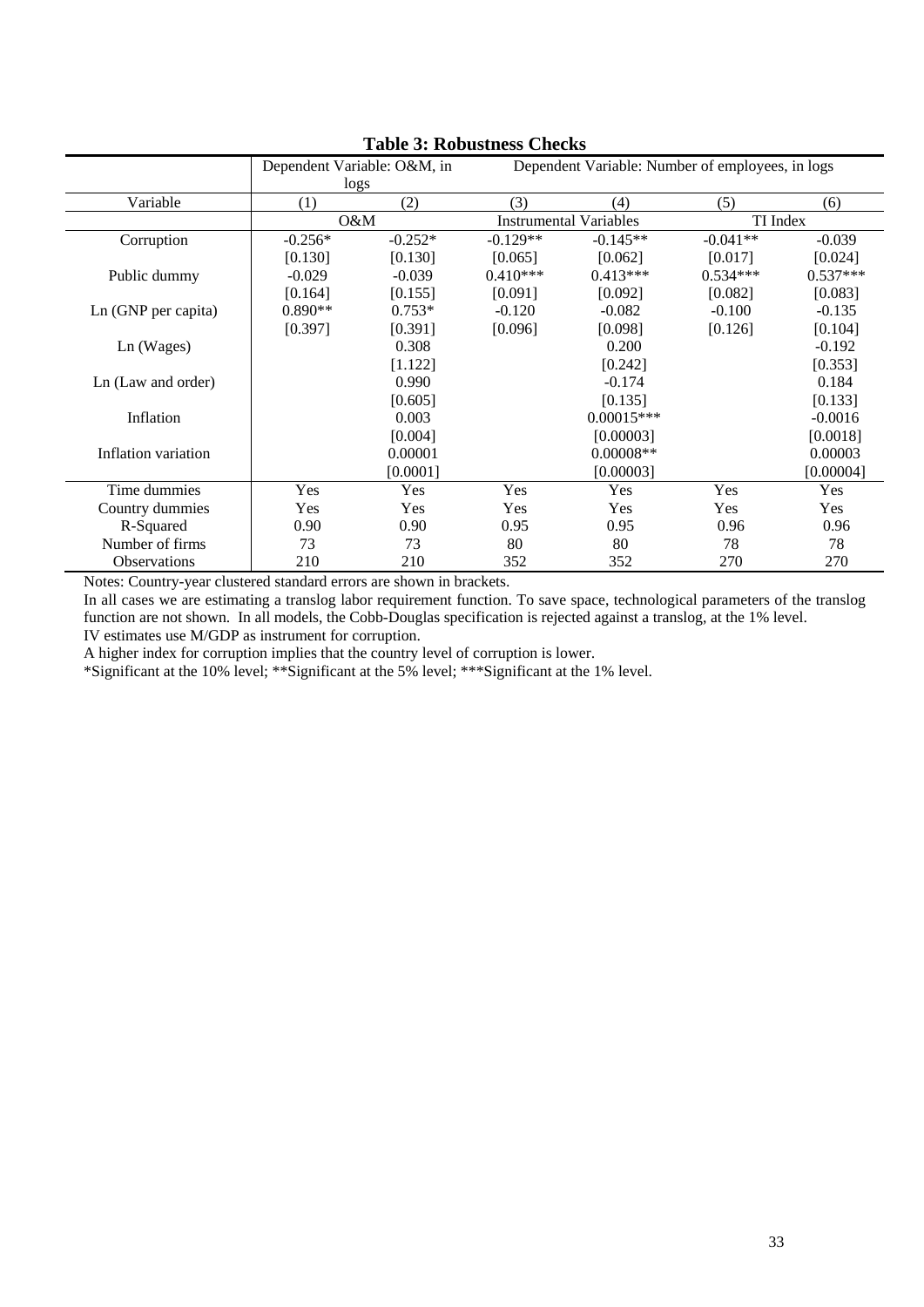|                     | Dependent Variable: Number of employees, in logs |            |             |              |
|---------------------|--------------------------------------------------|------------|-------------|--------------|
| Variable            | (1)                                              | (2)        | (3)         | (4)          |
| Corruption          | $-0.036*$                                        | $-0.034$   | $-0.046**$  | $-0.045***$  |
|                     | [0.022]                                          | [0.022]    | [0.019]     | [0.018]      |
| Public dummy        | $0.305***$                                       | $0.299***$ | $0.260***$  | $0.158*$     |
|                     | [0.078]                                          | [0.080]    | [0.084]     | [0.085]      |
| Ln (GNP per capita) |                                                  | $-0.053$   | $-0.003$    | 0.009        |
|                     |                                                  | [0.077]    | [0.084]     | [0.076]      |
| Ln (Wages)          |                                                  |            | 0.363       | 0.484        |
|                     |                                                  |            | [0.298]     | [0.326]      |
| Ln (Law and order)  |                                                  |            | $-0.416***$ | $-0.392***$  |
|                     |                                                  |            | [0.120]     | [0.116]      |
| Inflation           |                                                  |            | $0.0001***$ | $0.0001$ *** |
|                     |                                                  |            | [.00004]    | [.00004]     |
| Inflation variation |                                                  |            | $0.00008**$ | $0.00007**$  |
|                     |                                                  |            | [.00003]    | [.00003]     |
| Time dummies        | Yes                                              | Yes        | Yes         | Yes          |
| Firm dummies        | Yes                                              | Yes        | Yes         | Yes          |
| R-Squared           | 0.99                                             | 0.99       | 0.99        | 0.99         |
| Number of firms     | 80                                               | 80         | 80          | 80           |
| <b>Observations</b> | 352                                              | 352        | 352         | 352          |

**Table 4: Robustness Checks – Firm Fixed Effects** 

Notes: Country-year clustered standard errors are shown in brackets.

In all cases we are estimating a translog labor requirement function. To save space, technological parameters of the translog function are not shown. In all models, the Cobb-Douglas specification is rejected against a translog, at the 1% level.

In the model in column (4) Ln (Sales) was replaced by Ln (sales + network losses).

A higher index for corruption implies that the country level of corruption is lower.

\*Significant at the 10% level; \*\*Significant at the 5% level; \*\*\*Significant at the 1% level.